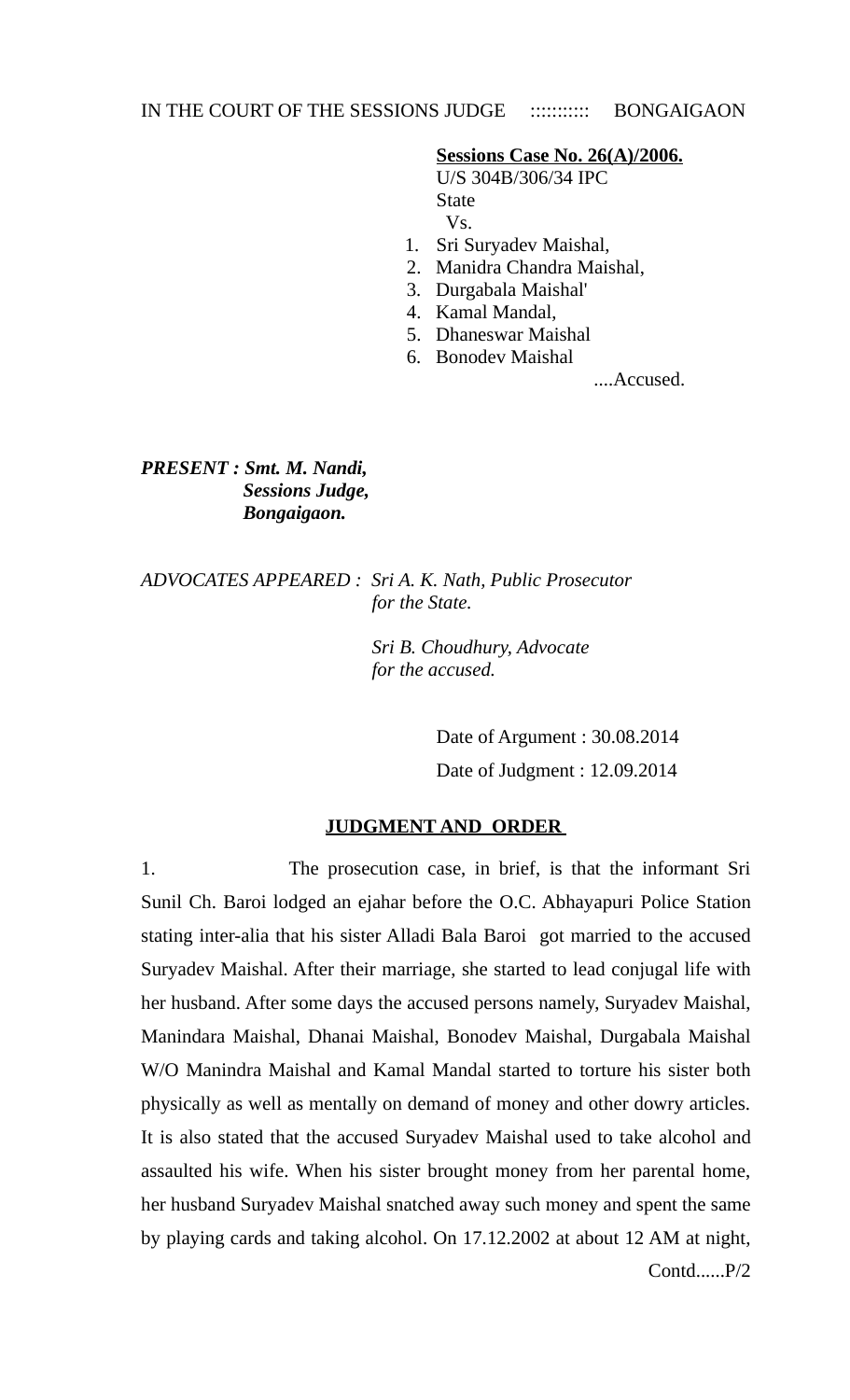his sister became unconscious after taking poison. After that she was taken to Abhayapuri Civil Hospital wherein she was admitted. On the next day at about 8.30 AM accused Kamal informed him that his sister was taking treatment at Abhayapuri hospital. Now she was improved. On receipt of the information, the informant along with his family members went to Abhayapuri hospital and found his sister in serious condition and none of the family members of the husband of the victim were present. Only the wife of Brajen Ray was found there. They went to the Doctor to consult about his sister. The Doctor stated that when she was brought in the hospital, on the same day she was referred to Goalpara Civil Hospital but the accused persons did not take his sister to the Goalpara Civil Hospital for better treatment. After that they hired a vehicle and took Alladi Bala to Bongaigaon Civil hospital and admitted there. Unfortunately after examining her, doctor declared her dead.

2. On receipt of the ejahar, police registered a case and after completion of investigation submitted charge sheet against the aforesaid accused persons. During trial all the accused persons put their appearance before the court and they were enlarged on bail. Charge was framed U/S 304B/306/34 IPC which was read over and explained to the accused persons to which they pleaded not guilty and claimed to be tried.

3. In this case, prosecution examined 17 witnesses and the defence examined none. The plea of the defence is the plea of denial.

4. **Point for determination:**

*1. Whether on 17.12.2002 at night Alladi Maishal had consumed poison and consequently she died and she being the wife, daughter-in-law, sister-in-law etc. of the accused persons all the accused persons subjected her to cruelty and harassment as well as their actions and words did drive her to commit suicide and also they demanded dowry from her as well as her family members in furtherance of their common intention and thereby* Contd.....P/3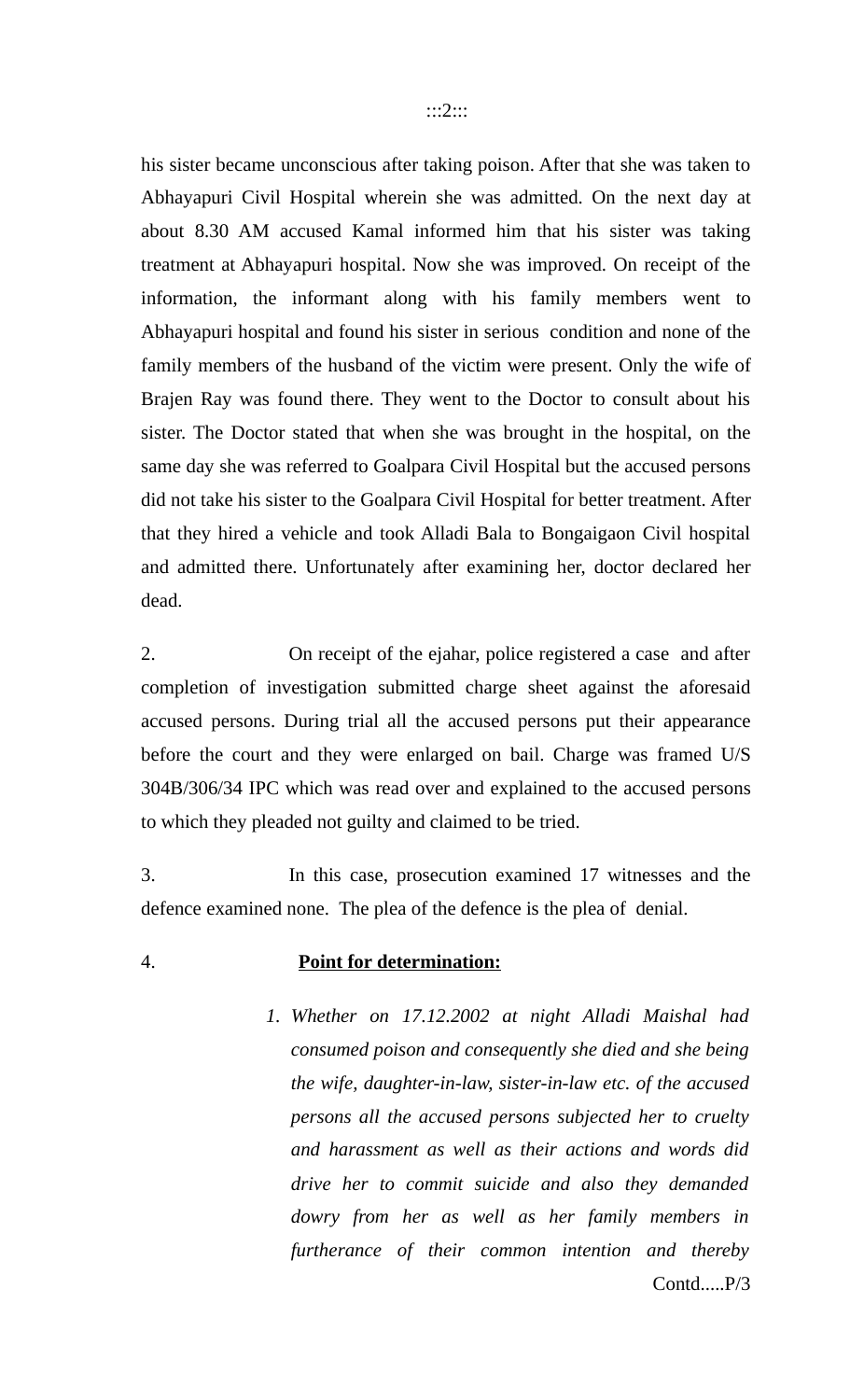#### :::3:::

## *committed an offence U/S 306/34 IPC !*

*2. Whether 17.12.2002 at 12 PM death occurred to Alladi Maishal otherwise than under normal circumstances within seven years of the marriage with accused Suryadev Maishal and before her death the accused persons being the husband and relatives of the husband of the deceased subjected her to cruelty for or in connection with the demand for dowry in furtherance of their common intention and thereby committed an offence U/S 304B/34 IPC !*

## DECISION AND REASONS THEREOF

5. To arrive at just decision of the case, let me consider the evidence of the witnesses.

6. PW 1 is the informant Sunil Ch. Baroi. He deposed in his evidence that deceased Alladi Bala Maishal Baroi got married to the accused Suryadev Maishal about 13 years back. The occurrence took place on 17.12.2002. On 18.12.2002 at about 8.30 AM accused Kamal came to his house and informed that Alladi took poison and she was taken to Abhayapuri hospital but she was feeling better. She would be taken to their house at about 12/1 AM. On receipt of the information, he sent his younger brother Nadiar Chan Baroi to Abhayapuri hospital. At about 11 AM he went there and found Alladi in serious condition. Froth like object was coming out form her mouth and he found the smell of 'Rogor' insecticide from her mouth. None of the family members of the accused were found beside Alladi. Only the wife of Brajen Ray was found along with her. He immediately went to consult with the doctor and doctor stated that as the condition of Alladi was serious, he referred the patient to Goalpara Civil Hospital in the morning hour. Thereafter he hired one vehicle and took his sister to Bongaigaon Civil Hospital. Doctor examined her and declared her dead. On the next day, he lodged the ejahar in the Police Station. Police visited the house of the accused Suryadev Maishal and found a bottle of 'Rogor' insecticide and seized the same vide Ext-2 Contd.....P/4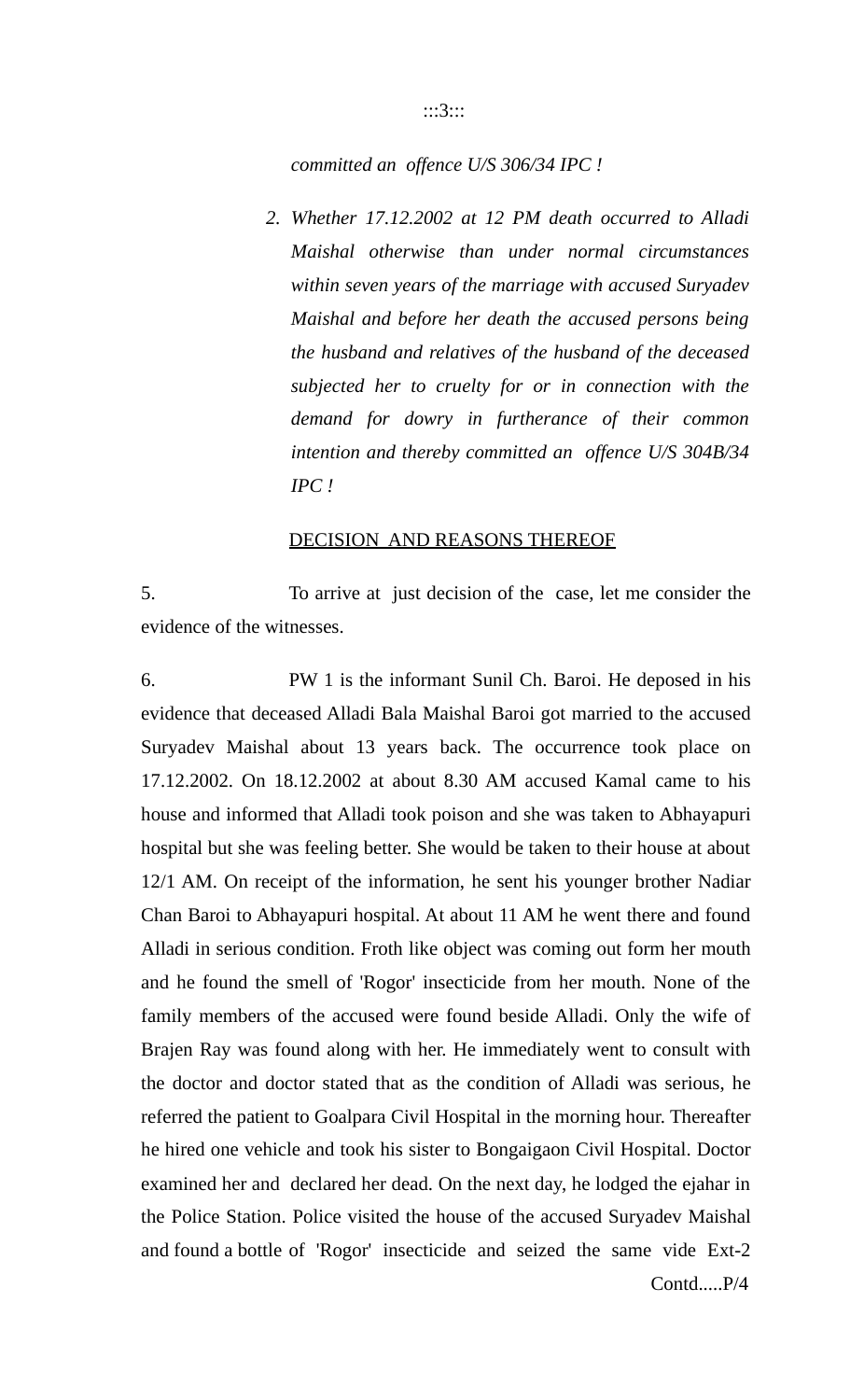wherein he put his signature vide Ext-2(1). Police also seized one letter from him vide Ext-3 and 3(1) is his signature. This witness was re-examined and stated that his sister Alladi Maishal Baroi during her lifetime reported the facts of torture on her by the accused on demand of dowry to his mother Punnya Bala Baroi, his uncle Nudiar Chand Baroi and their neighbour Haren Sardar, his younger brother Bidul Baroi and his sisters Adori Bala Baroi and Renu Bala Baroi.

7. PW 2 is Parimal Ray. He deposed in his evidence that victim Alladi got married to the accused Suryadev Maishal. She died in the house of her husband. On the date of incident, Suryadev Maishal called him in his house and found the dead body of Alladi lying on the ground. He found a bottle of insecticide beside her. Later on, he came to know that Alladi died.

8. PW 3 is Minati Mandal. She deposed in her evidence that on the date of incident at night while she was sleeping in her house, wife of Dhanai Maishal came to her house and asked her to accompany to the house of Manindra Maishal. He went there and found that Alladi was vomiting. On being asked, she replied that she took poison. Alladi was taken to hospital by accused Suryadev Maishal. Later on, she died.

9. PW 4 is Nilmani Mandal. He deposed in his evidence that on the date of incident at 12 PM at night his wife Minati was called by the wife of Dhanai and inquired whether they have possessed tamarind in their house and also stated that wife of Suryadev Maishal took poison. His wife was also called by the accused. Later on, he came to know from his wife that Alladi took poison. Alladi died in the hospital. On the next day police came and seized one bottle of Rogor insecticide and prepared seizure list wherein he put his signature vide Ext-2(2).

10. PW 5 Suresh Sarkar, PW 6 Gauranga Mandal, PW 7 Paresh Ch. Biswas and PW 8 Moina Bala Ray also stated that the marriage of the deceased Alladi Maishal was held with the accused Suryadev Maishal. On the date of incident they came to know that Alladi took poison. She was taken to Abhayapuri hospital and subsequently she died.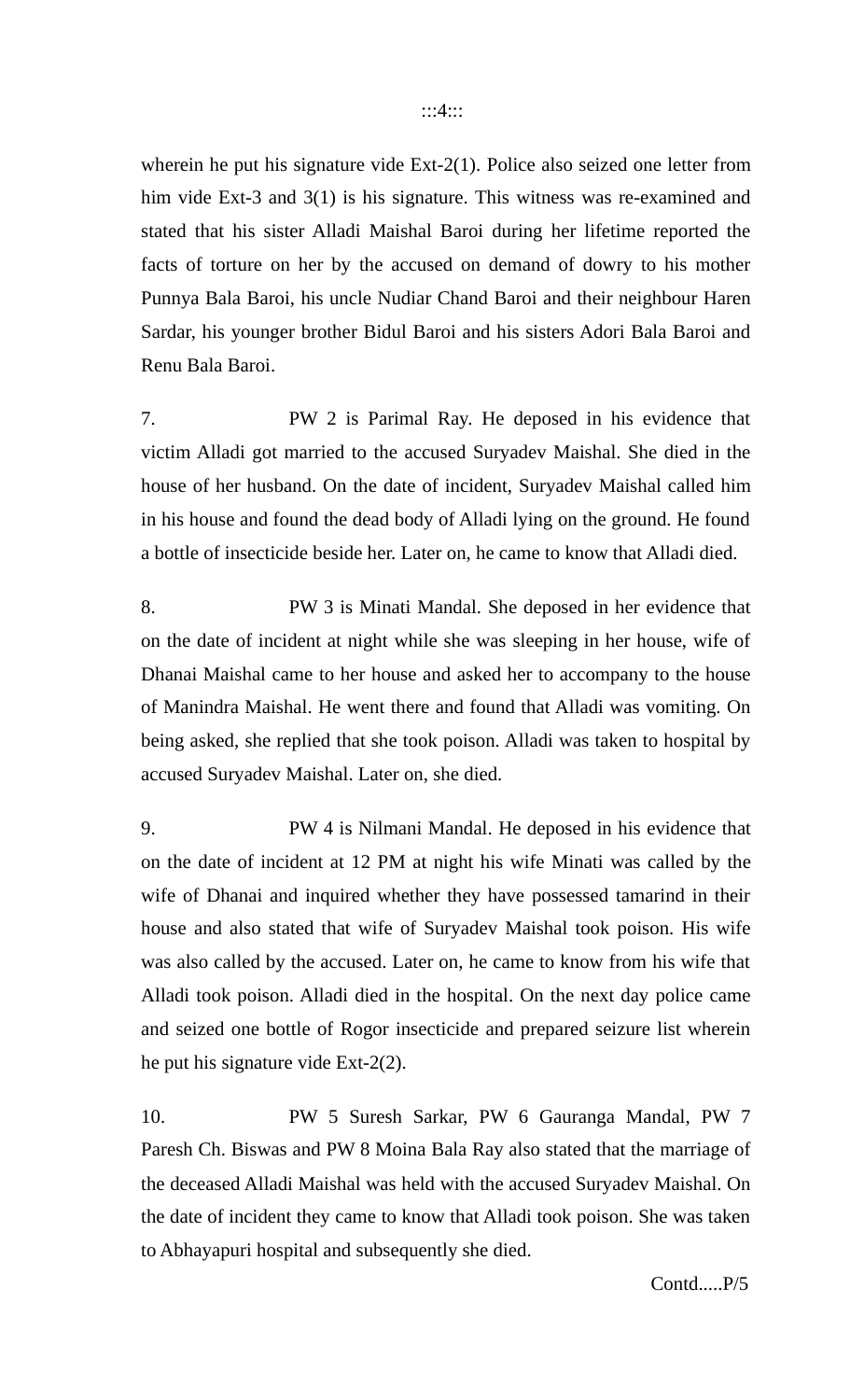11. The witnesses examined so far by the Investigating Officer did not say anything regarding physical torture or demand of money from the deceased by the accused persons. It is interesting to note that except the informant, the Investigating Officer did not examine any of the relatives like mother of the deceased, her brothers or sisters who knew about the incident. Subsequently the relatives of the deceased were examined in this case as Court witness.

12. CW 1 is Nadiar Chan Baroi. He deposed in his evidence that his cousin sister Alladi Bala Baroi got married to the accused Suryadev Maishal about 12/13 years back. After their marriage, his sister Alladi led conjugal life with her husband for one and half years. Though one child was born, but subsequently he died. On 18.12.2002 at about 7 AM accused Kamal Mandal came to their house and informed that their sister Alladi on the last night took poison. She was taken to Abhayapuri hospital. Now her condition was improved. On receipt of the information he alongwith other brothers went to Abhayapuri hospital and found critical condition of their sister. They did not find any of the family members of the accused. Doctors stated that they referred his sister to Goalpara Civil Hospital but none of the guardian appeared to take her to Goalpara Civil Hospital. Thereafter they hired a vehicle and took Alladi to Bongaigaon Civil Hospital. On examination, doctor declared her dead. This witness also stated that after the marriage he came to know from his sister Alladi that after taking alcohol, accused Suryadev Maishal used to torture her on demand of money. Once he visited the house of the accused, then his sister gave one golden ear ring and asked to take the said golden ear ring otherwise her husband would sell the same. After taking the ear ring from his sister, he handed over the same to her mother. Later on, police conducted inquest on the dead body of his sister and he put his signature on the inquest report vide Ext-4(2). After that the dead body of his sister was taken to Goalpara Civil Hospital for postmortem examination.

In his cross-examination, CW 1 replied that he and Sunil Baroi hired a vehicle from the stand and took Alladin to Bongaigaon Civil Hospital, but he could not recollect the number of the vehicle. He also did not Contd.....P/6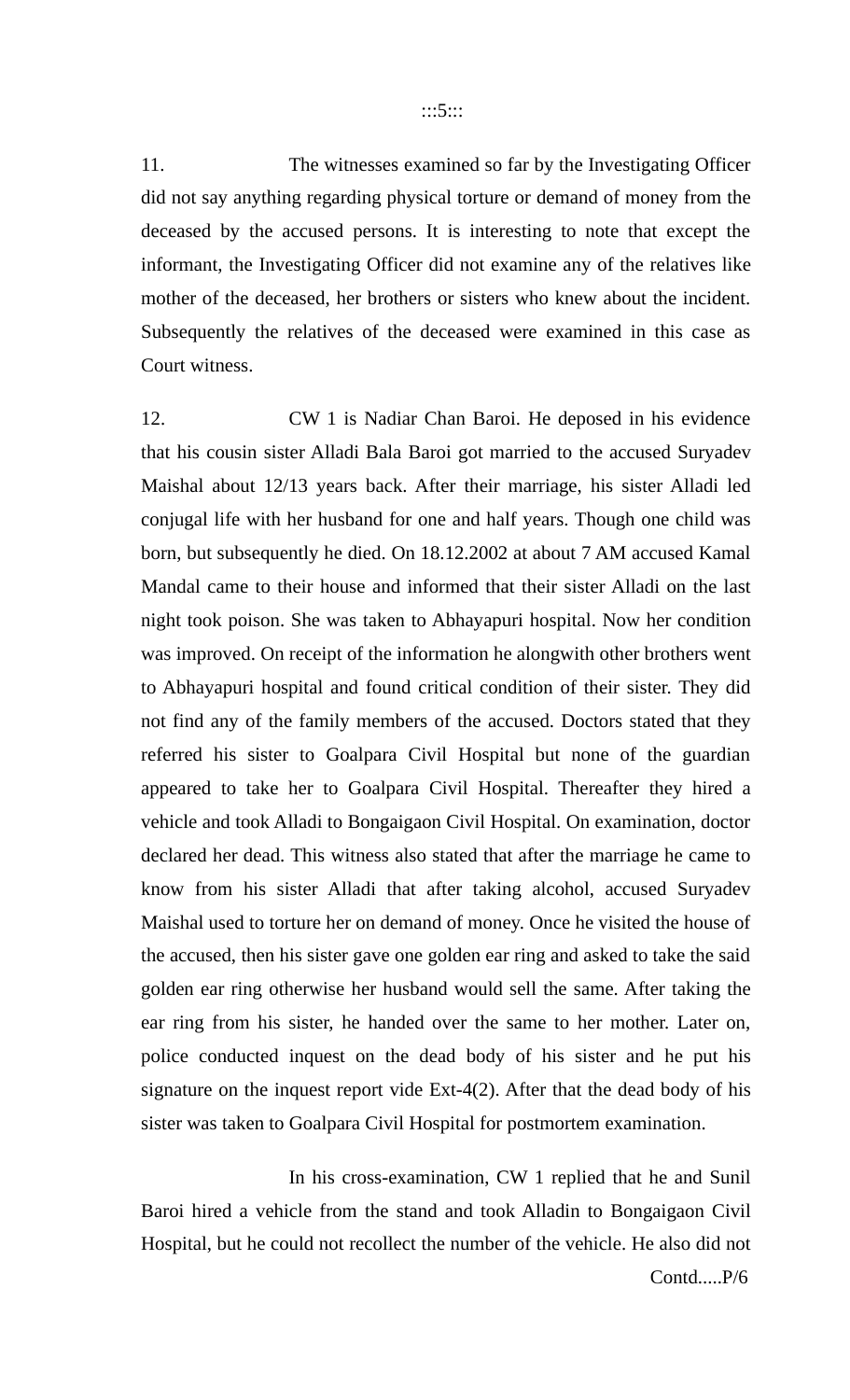#### :::6:::

know the name of the driver. He, Sunil Baroi and wife of Brajen accompanied Alladi in the vehicle.

13. CW 2 is Haren Sardar. He deposed in his evidence that he is the adjacent neighbour of the informant Sunil Baroi. Alladi, sister of Sunil Baroi got married to the accused Suryadev Maishal. In the year 2002 Alladi died. On the date of incident at about 8/8.30 AM while he was working in his paddy field, Bidhu Baroi informed him that Alladi took poison. He accompanied Bidhu Baroi to hospital and found Alladi unconscious. He came to know from the nurse of the hospital that Alladi was referred to Goalpara Civil Hospital. Thereafter Sunil, Nadiar Chan Baroi and wife of Brajen brought Alladi to Bongaigaon Civil Hospital by hiring a vehicle. When he came to the hospital, he found Alladi dead. Later on, police conducted inquest on the dead body of Alladi wherein he put his signature vide Ext-4(3).

In his cross-examination, CW 2 replied that he was not examined by police during investigation.

14. CW 3 is Dr. Jaykanta Rabha. He deposed in his evidence that on 19.12.2002 he was posted at Goalpara Civil Hospital as Medical & Health Officer-1. On that day he has performed postmortem examination on the dead body of Alladi Maishal, female aged 25 years in connection with Bongaigaon P.S. GDE No. 820/02 dated 18.12.2002 escorted by UBC 206 Manindra Ray and Sunil Ch. Baroi and found as follows:

PHYSICAL APPEARANCE: - A young female dead body with rigor mortis present in all the limb. There are no external injury found on her body.

THORAX:- Walls, ribs and cartilages, pleurae, larynx and trachea, both sides lungs, pericardium, heart, vessels are found healthy.

Pieces of both lungs preserved for toxicological examination.

Muscles, bones and joints are fund healthy.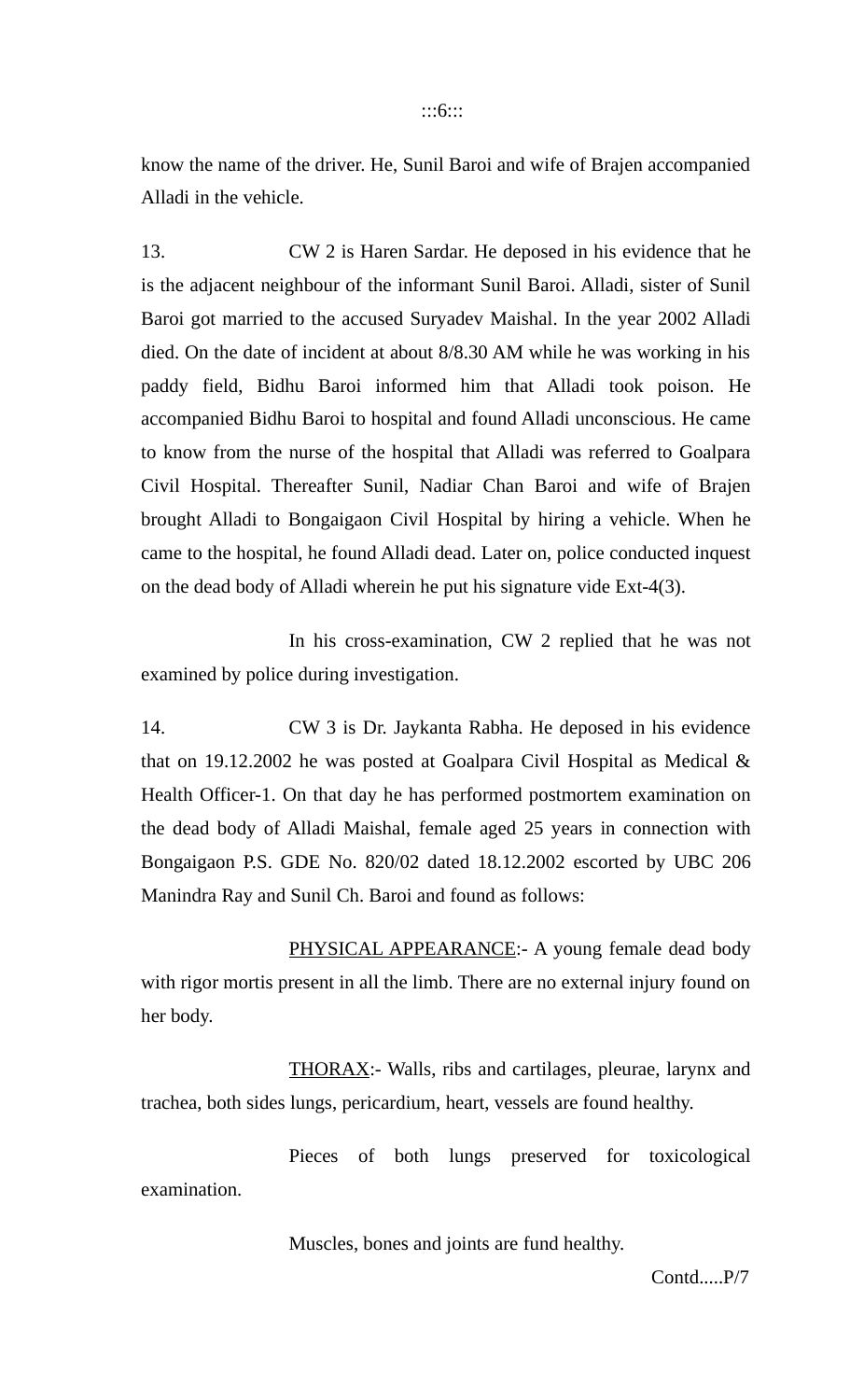CRANIUM AND SPINAL CANAL: Scalp, skull, vertebrae, membrane, brain and spinal cord are found healthy.

ABDOMEN:- Liver, spleen, kidneys, bladder and organs of genitalia are found healthy.

Piece of liver preserved for toxicological examination.

Pieces of kidneys preserved for toxicological examination.

Doctor opined that the cause of death could not be ascertained. It may be due to poisoning. The viscera were preserved for toxicological examination.

15. CW 4 is Bidur Baroi, who is the brother of the deceased. He deposed in his evidence that the marriage of his sister Alladi Bala Baroi was solemnized with the accused Suryadev Maishal about 12/13 years back. After their marriage, they led conjugal life for 6/7 months peacefully. On the date of incident, Kamal came to his house and informed that Alladi took poison. When Alladi visited their house, she disclosed that accrued Suryadev Maishal used to torture her on demand of money. He and his elder brother Sunil Baroi sometimes paid Rs. 500/- and sometimes Rs. 1000/- to Alladi to give the same to the accused. After taking the money, accused Suryadev Maishal took alcohol, engaged himself in playing cards and did not stay home at night and returned back home at 1/1.30 AM at night and assaulted Alladi. Kamal informed about the incident but stated that Alladi was taken to hospital. She was found out of danger. They need not go to the hospital and asked them to come home. In spite of that he along with Haren Sardar went to Abhayapuri hospital and found his sister there. She was not in a position to speak. After that Sunil Baroi came. At that time he did not find any family members of the accused in the hospital. One lady was present there. As the condition of Alladi was critical, they have brought her to Bongaigaon Civil Hospital, but on the way she died.

> In his cross-examination, CW 4 replied that after the Contd.....P/8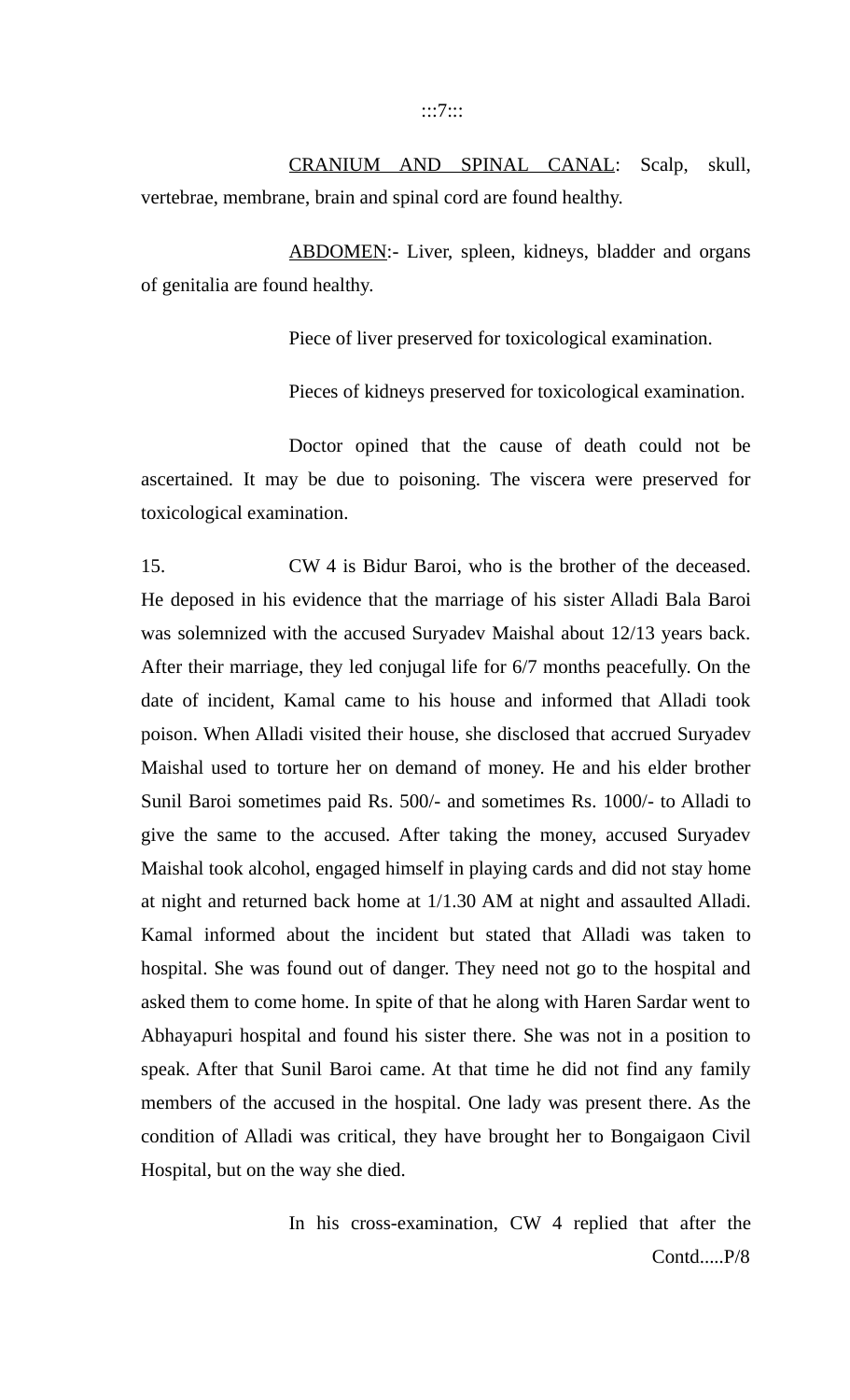#### :::8:::

marriage, he could not recollect the dates when Alladi visited their house. At first he paid Rs. 2000/- to Alladi to give the same to the accused, but he could not remember the date of paying money. On the second time he also paid Rs. 2,000/- to Alladi for giving the same to the accused. He did not know the amount paid by his elder brother Sunil and other brothers.

16. PW 5 is Punya Bala Baroi, who is the mother of the deceased. She deposed in her evidence that her daughter Alladi got married to the accused Suryadev Maishal about 10 years back. She died in the house of her husband. They had one son. After one month of the death of Alladi, her son also died. At the time of incident, the age of her son was six months. Before one month of the incident, Alladi came to their house and complained that her husband used to torture her on demand of money. On the date of incident, Kamal informed her that Alladi took poison. She was taken to hospital but she could recover. They need not go to the hospital. On receipt of the information Sunil Baroi, Nadiar Chand Baroi went to Abhayapuri hospital to see Alladi and found no any family member of the accused in the hospital. Froth like object was coming out from the mouth of Alladi. Then Sunil Baroi hired a vehicle and brought Alladi to Bongaigaon Civil Hospital. On the same day Alladi died.

17. CW 5 replied in her cross-examination that after their marriage, once she visited the house of the accused. After that she did not visit the house of the accused. At that time they led conjugal life peacefully. Before one month of the incident, Alladi came to their house and stayed for 4/5 days.

18. CW 6 is Adori Bala Mandal, who is the sister of the deceased. She also stated that the marriage of her sister Alladi was held with the accused Suryadev Maishal. She died about 10 years back. After their marriage, they led conjugal life for one and half years. For six months they led conjugal life peacefully. After that Alladi complained that her husband Suryadev Maishal used to torture her on demand of money. She knew that his brother used to pay money to Alladi. He also came to know from her sister Contd.....P/9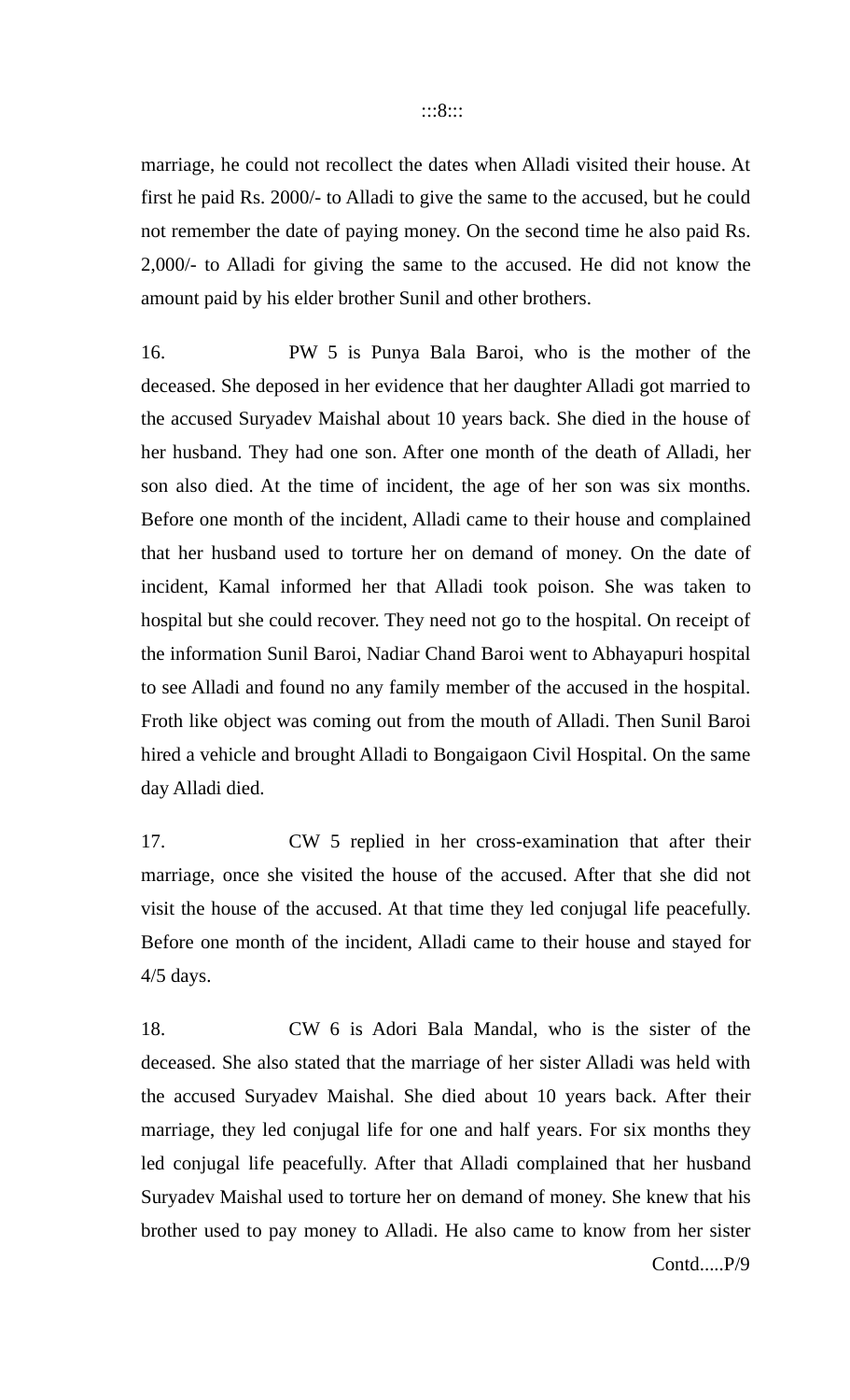that accused Suryadev Maishal used to take alcohol. He did not stay at home for 3/4 days. He spent money by playing cards.

In her cross-examination, CW 6 replied that she came to know about demand of money and torture by the accused from Alladi but she did not see the same. After two days of the death of Alladi, Bidur Baroi came to the house of her husband and informed about the death of Alladi. She did not see the dead body of Alladi.

19. On perusal of the evidence of aforesaid witnesses, it is seen that there is no eyewitness of the occurrence and the case of the prosecution rests on circumstantial evidence. The normal principle in a case based on circumstantial evidence is that the circumstances from which an inference of guilt is sought to be drawn must be cogently and firmly established; that those circumstances should be of a definite tendency unerringly pointing towards the guilt of the accused; that the circumstances taken cumulatively should form a chain so complete that there is no escape from the conclusion that within all human probability the crime was committed by the accused and they should be incapable of explanation on any hypothesis other than that of the guilt of the accused and inconsistent with his innocence.

20. In the case in hand, it appears from the evidence on record that the informant, who is the elder brother of the deceased though stated in the ejahar that his sister was tortured by the accused both physically as well as mentally on demand of money, but subsequently when he deposed before the Court he did not say anything regarding demand of money from her and assault by the accused. But he stated that his sister during her lifetime, reported the fact of torture on her by the accused on demand of dowry to his mother, brother, uncle and sisters. Accordingly, they were examined in this case as Court witness as they were not examined by police during investigation. All the witnesses i.e. CW 1, 4, 5 and 6 categorically stated that after their marriage Alladi led conjugal life with her husband for 6/7 months peacefully. After that it is reported by Alladi when she visited their house that Contd.....P/10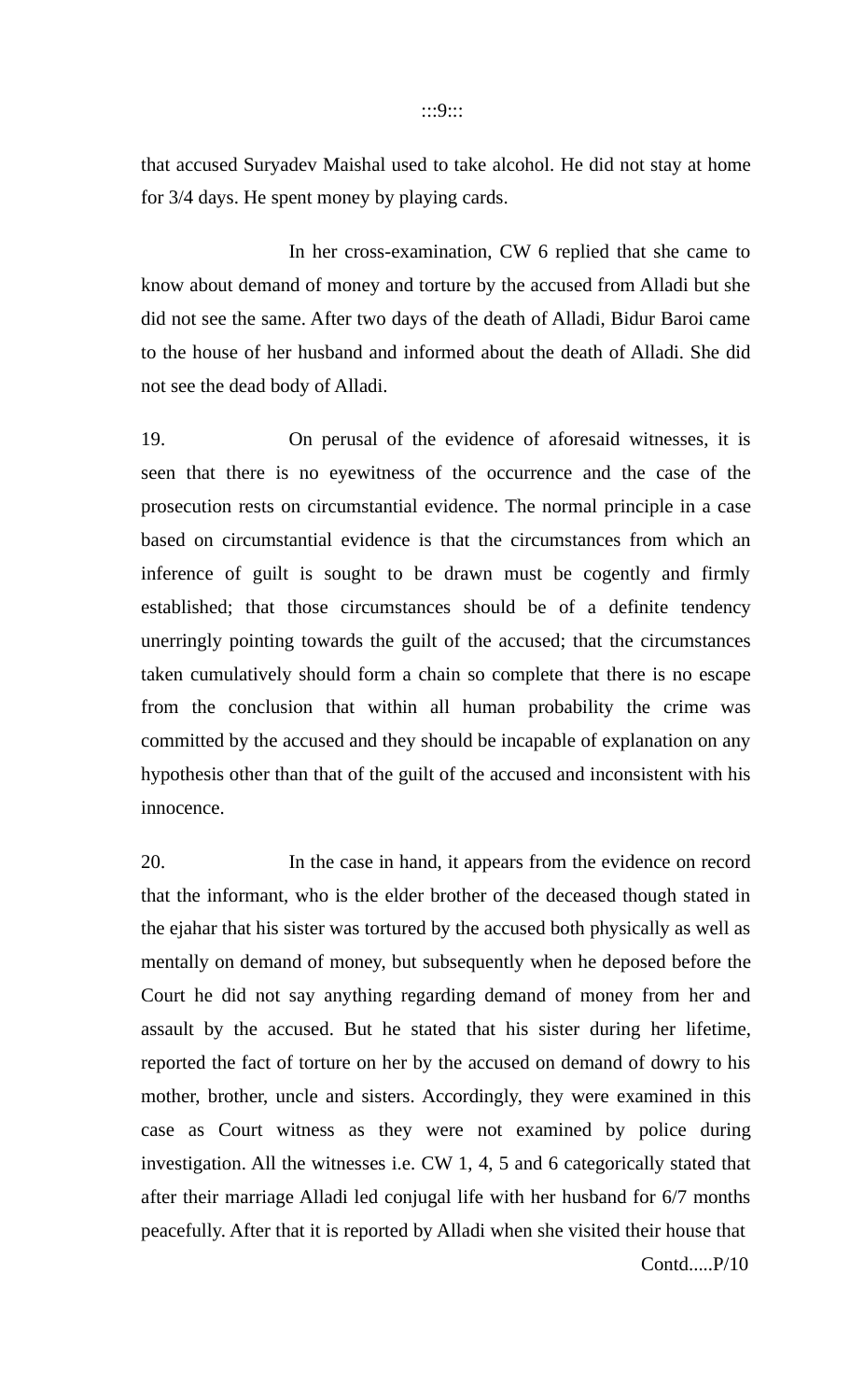#### :::10:::

her husband used to torture her on demand of money. Her husband used to take alcohol. He did not come home for 3/4 days. He used to play cards and when he came home at night, he assaulted the deceased Alladi.

21. The demand for dowry or money from the parents of the bride has shown a phenomenal increase in last few years. Cases are frequently coming before the Courts, where the husband or in-laws have gone to the extent of killing the bride if the demand is not met. These crimes are generally committed in complete secrecy inside the house and it becomes very difficult for the prosecution to lead evidence. No member of the family, even is he is a witness of the crime, would come forward to depose against another family member. The neighbours, whose evidence may of some assistance, are generally reluctant to depose in Court as they want to keep aloof and do not want to antagonize a neighbourhood family. The parents or other family members of the bride being away from the scene of commission of crime are not in a position to give direct evidence which may inculpate the real accused except regarding the demand of money or dowry and harassment caused to the bride. But, it does not mean that a crime committed in secrecy or inside the house should go unpunished.

22. Learned counsel for the accused has submitted that in the FIR, there was no imputation by the informant "soon before death" the deceased was subjected to cruelty or harassment by her husband or any relatives of her husband for and in connection with any demand of dowry. As such, the ingredients of demand of dowry "soon before the death" of the deceased and the harassment U/S 304B IPC has not been proved beyond reasonable doubt. Though it is alleged that the death of the deceased occurred due to poison, but the FSL report did not support the case of prosecution. They found after examination of the articles sent by them for chemical examination gave negative test for poison. The victim died of natural death. The demand of dowry or harassment to the deceased is not proved by any independent witness except the statement of the relatives of the deceased i.e. CW 1, 4, 5 & 6 and the independent witnesses' statement of the neighbours who were examined by the prosecution did not implicate any of the accused Contd.....P/11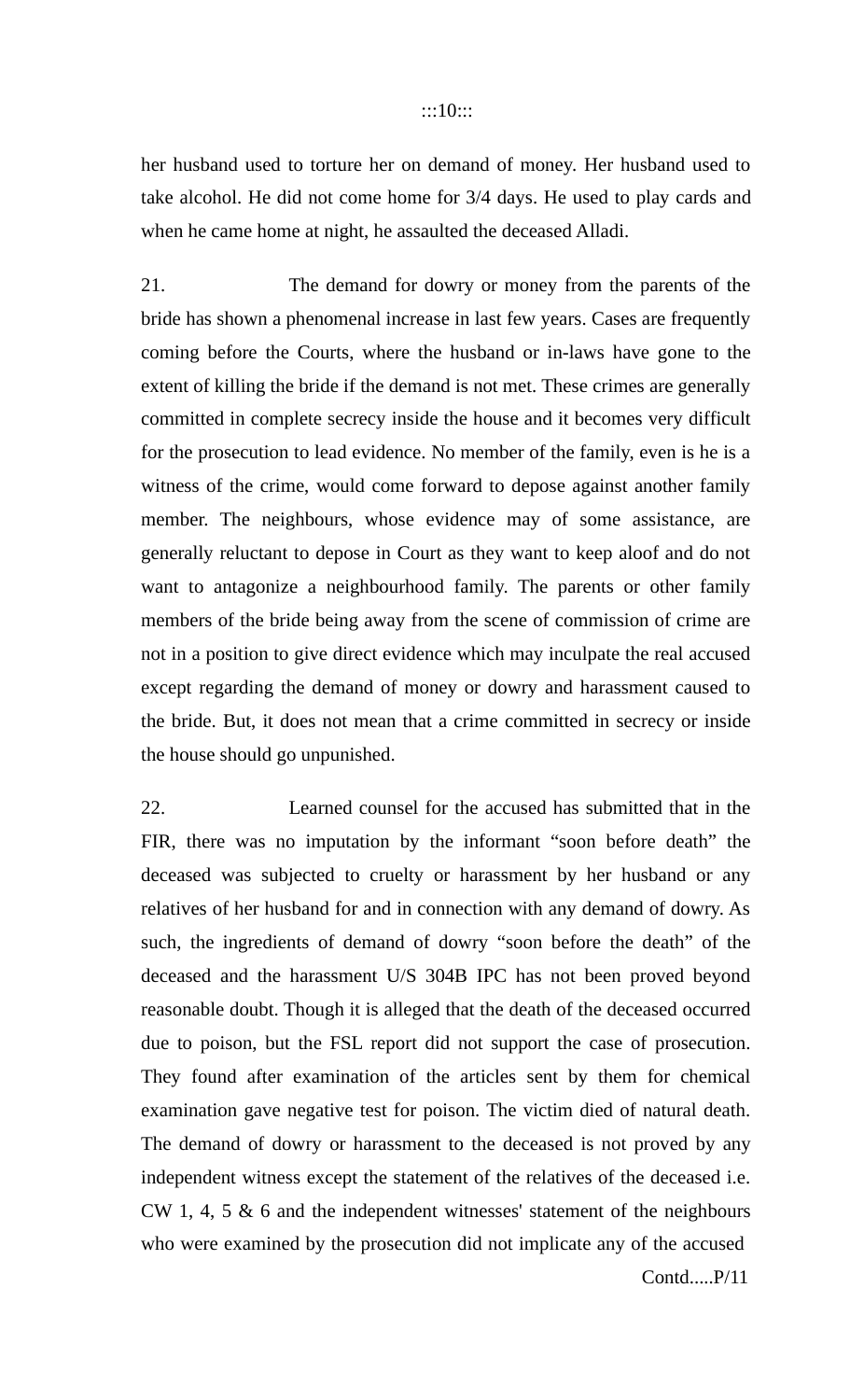#### :::11:::

to be involved in the case.

23. In support of his submission, learned counsel placed reliance on a case law – *Sajal Kanti Dutta & Another v. State of Assam [(2013) 5 GLT 767].* 

24. On the other hand, learned Public Prosecutor has submitted that the evidence on record revealed that the accused-husband was responsible for causing the death of the deceased and subjected her to cruelty for and in connection with demand of dowry articles. He also further stated that due to harassment as proved in the evidence which was caused by the accused Suryadev Maishal to his wife apparently due to demand of dowry, a precious human life was lost. Such type of social crime should be viewed seriously and suitable punishment is called for so as to serve as deterrent to others and the accused should be convicted U/S 304B and 306 IPC.

25. Before considering the rival submissions, it will be appropriate to note the relevant provisions of Section 304B of the Indian Penal Code. Section 304B reads as follows:

"304B- Dowry death - (1) Where the death of a woman is caused by any burns or bodily injury or occurs otherwise than under normal circumstances within seven years of her marriage and it is shown that soon before her death she was subjected to cruelty or harassment by her husband or any relative of her husband for, or in connection with, any demand for dowry, such death shall be called "dowry death", and such husband or relative shall be deemed to have caused her death.

Explanation:- For the purpose of this sub-section, "dowry" shall have the same meaning as in section 2 of the Dowry Prohibition Act, 1961.

(2) Whoever commits dowry death shall be punished with imprisonment for a term which shall not be less than seven years but which may extend to imprisonment for life."

26. On a bare look at the provision, it is seen that ingredients Contd.....P/12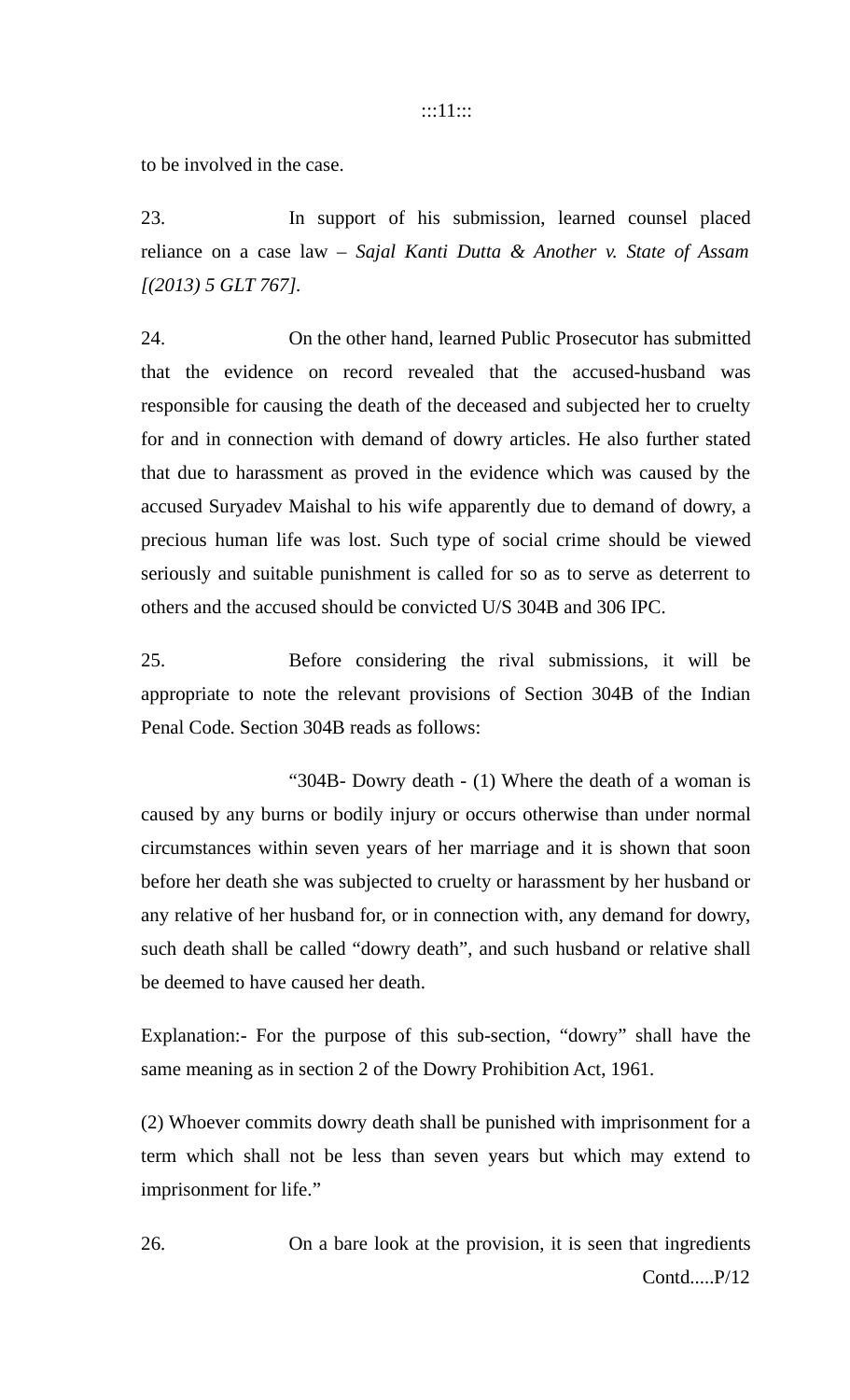#### :::12:::

necessary for the application of Section 304B IPC are:-

(i) The death of a woman should be caused by burns or bodily injury or otherwise than under a normal circumstance;

(ii) within seven years of her marriage;

(iii) it must be shown that before the death she was subjected to cruelty or harassment by her husband or any relative of her husband or in connection with the demand of dowry.

27. In the light of these ingredients, the evidence of the prosecution it to be scanned.

28. In this case, the accused Suryadev Maishal was married with the deceased. It appears from the evidence on record that the deceased died on 17.12.2002 and it also appears that their marriage was held before one and half years of her death. So, she died within seven years of her marriage. It is also not disputed that the deceased died an unnatural death. The only controversy between the parties is with regard to third ingredient as to soon before the death of the deceased, the deceased was subjected to cruelty on account of demand of dowry.

29. What Section 304B IPC requires is that death of the woman should be unnatural. In the case of *Shanti v. State of Haryana [AIR I (1991) DMC 187 (SC)]*, the Apex Court clearly held that for applicability of Section 304B IPC, question whether unnatural death of a woman was homicidal or suicidal is irrelevant. Section 304B IPC raised a presumption of culpability against the husband or relative hitherto unknown to our jurisprudence and the prosecution must prove with some positive evidence that there must be material to show that soon before her death, the victim was subjected to cruelty or harassment.

30. In dowry death and suicide case, circumstantial evidence plays an important role and inferences can be drawn on the basis of such evidence which could be direct or indirect. The conduct of husband and other Contd.....P/13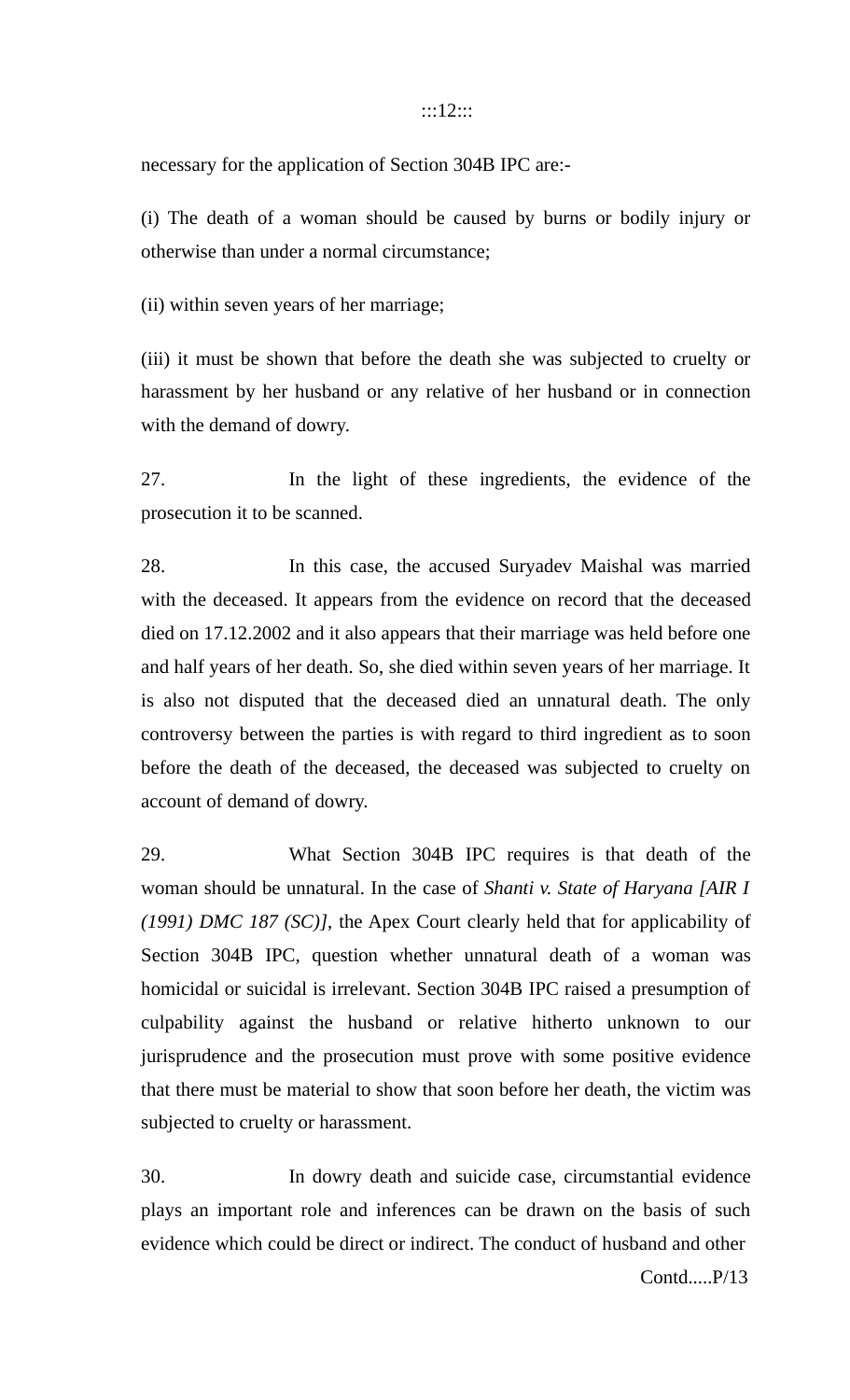#### :::13:::

relatives also plays a vital role in coming to the conclusion of the guilt. The decision of Hon'ble Apex Court in *Bachan Singh v. Satpal Singh (AIR 1990 SC 209)* is on this point.

31. In the case of *Ashok Kumar v. State of Rajasthan (AIR 1990 SC 2134)*, it was observed that-

> "Motive for a murder may or may not be. But in dowry deaths, it is inherent. And hence what is required of the Court to examine is as to who translated it into action is motive for it is not individual, but of family."

32. In view of the above settled position of law, the present case can be judged on the point of dowry death on the point of the ingredient covering U/S 304B IPC.

33. According to the doctor, the cause of death could not be ascertained but it may be due to poisoning. The viscera were preserved for toxicological examination. It is seen from the record that the victim was examined on 19.12.2002. On the same date doctor preserved the viscera for toxicological examination. Though FSL report is available in the record, but the person who examined the viscera was not examined in this case. It appears from the forwarding that the office of Toxicological Division, Forensic Science Laboratory, Assam received the viscera on 30.01.2004 which was sent by the Sub-Divisional Police Officer, North Salmara, Abhayapuri on 24.12.2003 i.e. after one year of preserving the same and it is reported that after examination of the exhibits i.e. stomach with its contents, lung, liver and kidney which were preserved for toxicological examination, gave negative test for common poison. There is no explanation from the side of the Investigating Officer why the Investigating Officer was so late in sending the viscera to the FSL. It also appears from the evidence on record that the part of vomiting which was vomitted by the deceased was also preserved and seized by the Investigating Officer, but the said vomiting could not be sent for toxicological examination. It is evident that the investigation conducted by the Investigating Officer was improper in its very nature.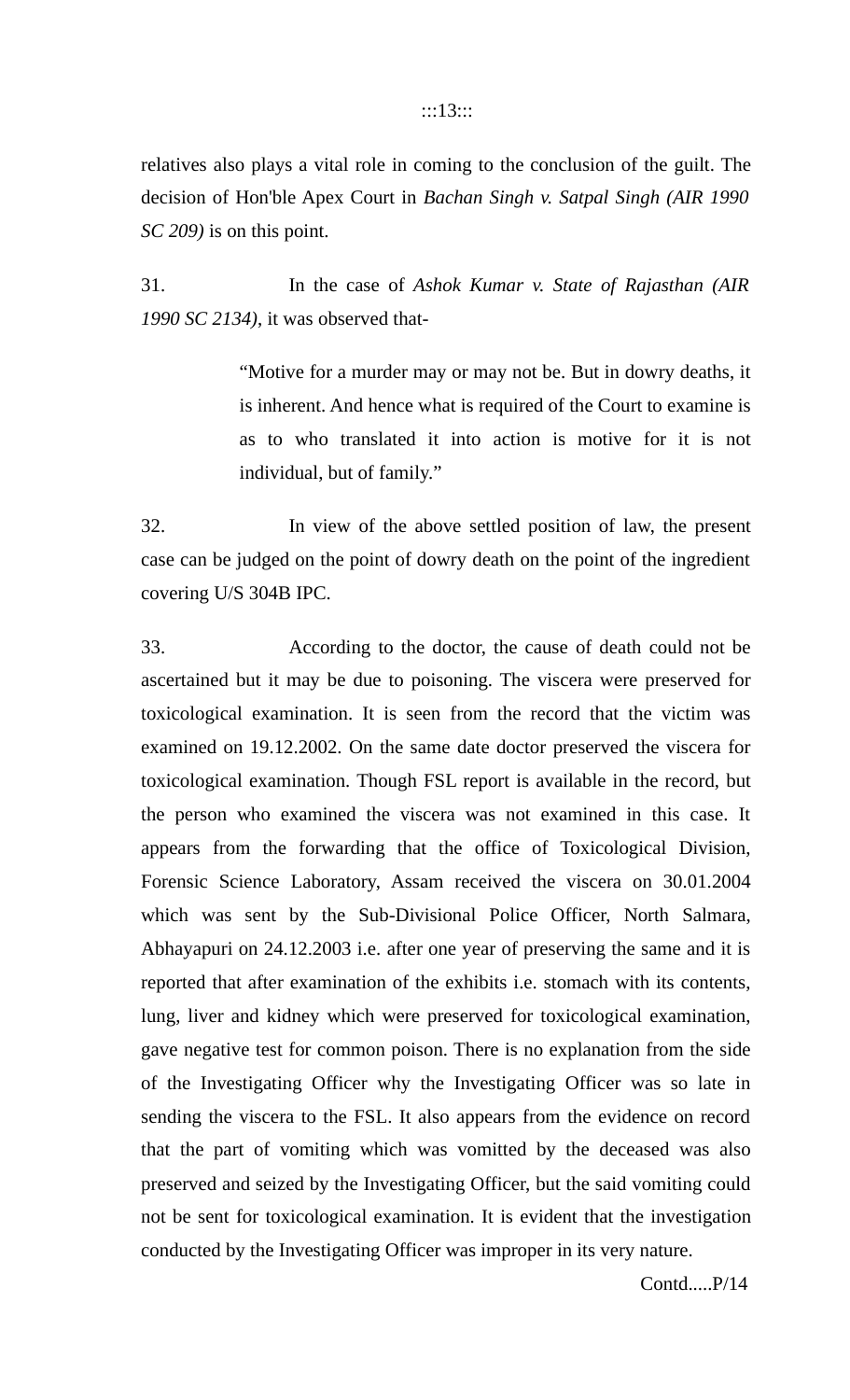#### :::14:::

34. According to learned counsel for the accused the deceased died of natural death but it is not specifically given in details how the deceased died inside the house of the accused. If she was sick as affirmed by the learned counsel for the accused, then why she was not taken to any doctor or hospital by the accused persons. Admittedly she did not die of any heart attack or haemorrhage. She died in the house of accused and, therefore, it was expected of the accused to furnish some explanation in their statement U/S 313 CrPC as to the exact cause of her death. Unfortunately accused barely taking the plea that deceased died of natural death. The accused persons chose not to bring the truth before the Court, i.e. the circumstances leading to the death of the deceased.

35. It may be stated here that where the death of a woman is caused by burnt or bodily injury occurs other than in the normal circumstances within 7 years of the marriage and the evidence reveals that she was subjected to cruelty or harassment by her husband or any of his relatives in connection with any dowry, such death is described as dowry death under Section 304B. By Section 113B of the Evidence Act, the Court has to raise a presumption of dowry death if the same has taken place within 7 years of marriage and there is evidence on the fact of woman having been subjected to cruelty and/or harassment.

36. To attract the provision of Section 304B IPC, one of the main ingredients of the offence which is required to be established is that "soon before her death" she was subjected to cruelty or harassment "for, or in connection with the demand for dowry". The expression "soon before her death" used Section 304B IPC and Section 113B of the Evidence Act is present with the idea of proximity test. In fact, learned counsel for the accused submitted that there is no proximity for the alleged demand of dowry and harassment. Though the language used "soon before her death", no definite period has been enacted and the expression "soon before her death" has not been defined in both the enactments. Accordingly, the determination of the period which can come within the term "soon before her death" is to be determined by the Courts, depending upon the facts and circumstances of Contd.....P/15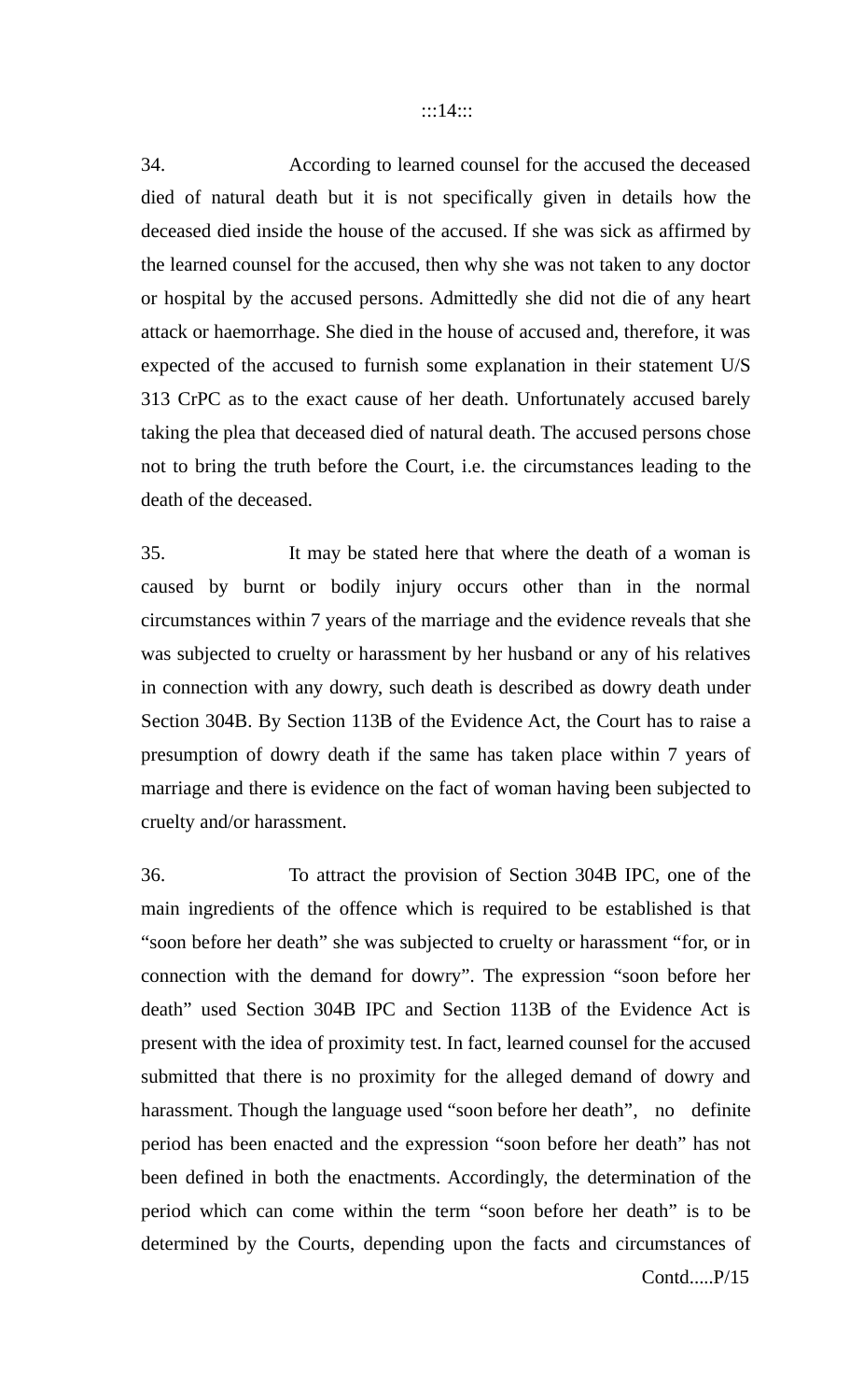each case. However, the said expression would normally imply that the interval should not be much between the concerned cruelty or harassment and the death in question. In other words, there must be existence of a proximate and live link between the effect of cruelty based on dowry demand the concerned death. If the alleged incident of cruelty is remote in time and has become stale enough not to disturb the mental equilibrium of the woman concerned, it would be of no consequence. These principles have been reiterated in *Kaliyaperumal v. State of Tamil Nadu (AIR 2003 SC 3828)* and *Yashoda v. State of Madhya Pradesh [(2004) 3 SCC 98]*.

37. With these principles in mind, let us analyse the evidence led in by the prosecution. CW 1, who is the brother of the deceased stated in his deposition that after their marriage he came to know from his sister Alladi that accused Suryadev Maishal, after taking alcohol used to torture her on demand of money. Once he visited the house of the accused, then his sister asked him to take the golden ear ring from her otherwise her husband would take away and sell the same to procure alcohol. But in his cross-examination, CW 1 replied that he could not say the exact date when accused Suryadev Maishal demanded money from his sister and after taking alcohol assaulted her. He also could not recollect the date when he visited the house of the accused and Alladi gave her ear ring to him. CW 4 Bidur Baroi, who is also another brother of the deceased also stated that after their marriage when his sister visited their house, she complained that accused Suryadev Maishal used to torture her on demand of money and sometimes he and his elder brother Sunil Baroi paid Rs. 500/- to Rs. 1000/ to give the same to the accused. He also replied in his cross-examination that he could not remember the dates when Alladi visited their house. First time he paid Rs. 2,000/- to Alladi to give the same to the accused, but he could not recollect the date. CW 5, who is the mother of the deceased specifically stated that before one month of her death, Alladi visited their house. His son Bidur brought her to their house and also took her back to her matrimonial home. At that time her daughter Alladi stated that she has been tortured by her husband on demand of money. CW 6, who is the sister of the deceased also stated that after marriage, the accused Contd.....P/16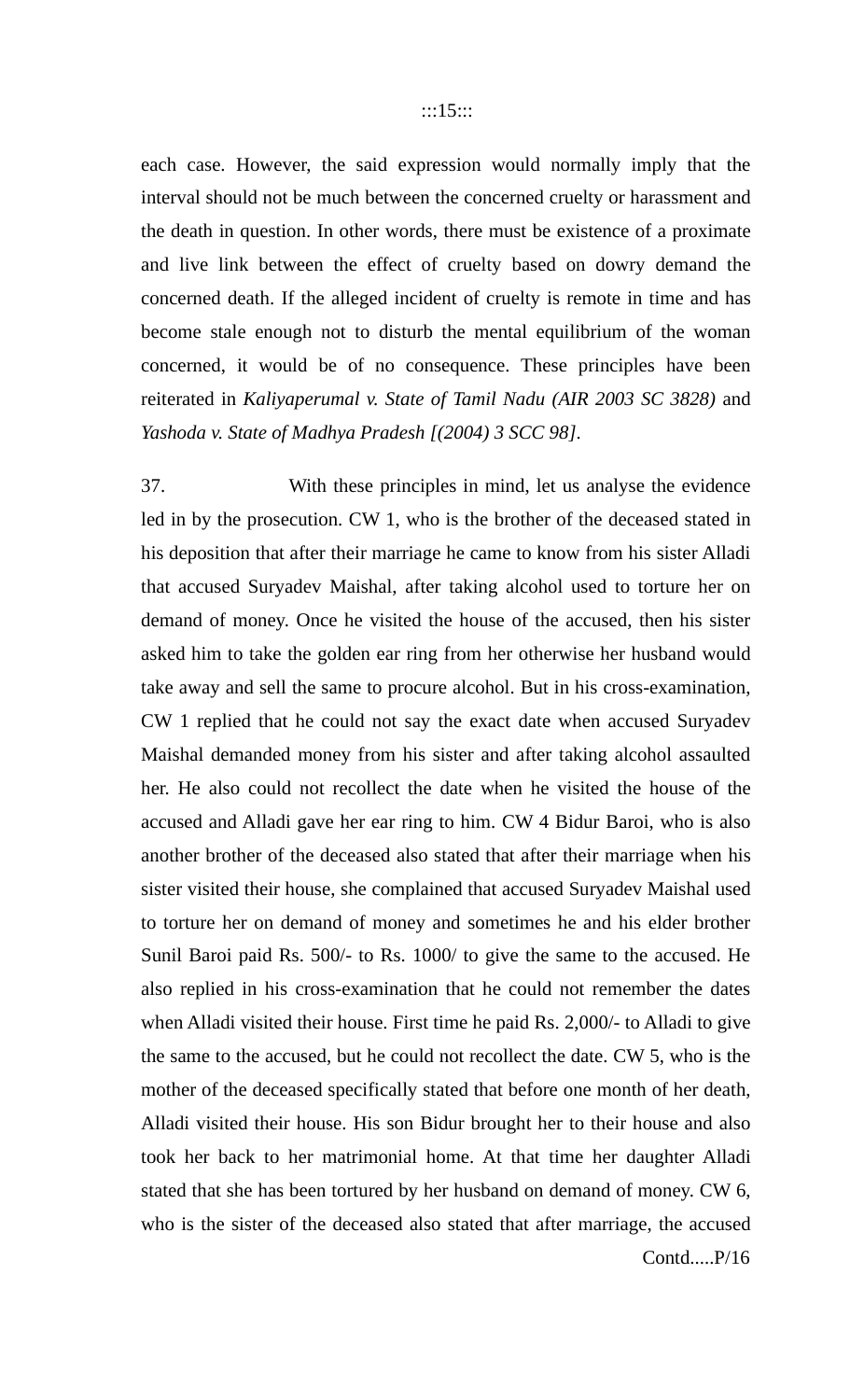Suryadev Maishal and her deceased sister led conjugal life peacefully for six months. After that her sister complained that her husband Suryadev Maishal used to torture her on demand of money. It appears from the evidence on record that after the marriage, the deceased in total stayed in the house of her husband for one and half years. She disclosed the fact of demand of money and torture before her relatives one month before her death when she visited her parental home. So, it disclosed that the victim was tortured by the accused soon before her death. So, third ingredient of Section 304B IPC is also proved.

38. Another question raised by the learned counsel for the accused is that the witnesses examined by the prosecution earlier did not support the prosecution case. After that the other witnesses who were brought by the prosecution on later stage are all the relatives of the deceased and they are interested witnesses and implicate the accused regarding torture and demand of money which cannot be taken into consideration in the instant case.

39. It is true that CW 1, 4, 5 & 6 are related to the deceased. Merely because they are all relatives of the deceased will not by itself cause any prejudice to the case of the prosecution. The other witnesses examined by the prosecution are the neighbours of the accused. Naturally they are reluctant to say anything against their neighbours. In such a case, it is not the outsiders who would come to the rescue and would stand by the victim and their family, but it is the members of their family who would go to witness such an unfortunate incident.

40. An interested witness is the one who is desirous of falsely implicating the accused with an intention of ensuring their conviction. Merely being a relative would not make the statement of such witness equivalent to that of an interested witness. The statement of a related witness can safely be relied upon by the Court, as long as it is trustworthy, truthful and duly corroborated by other prosecution evidence. The appreciation of evidence of such related witnesses has been discussed by the Hon'ble Supreme Court in its Contd.....P/17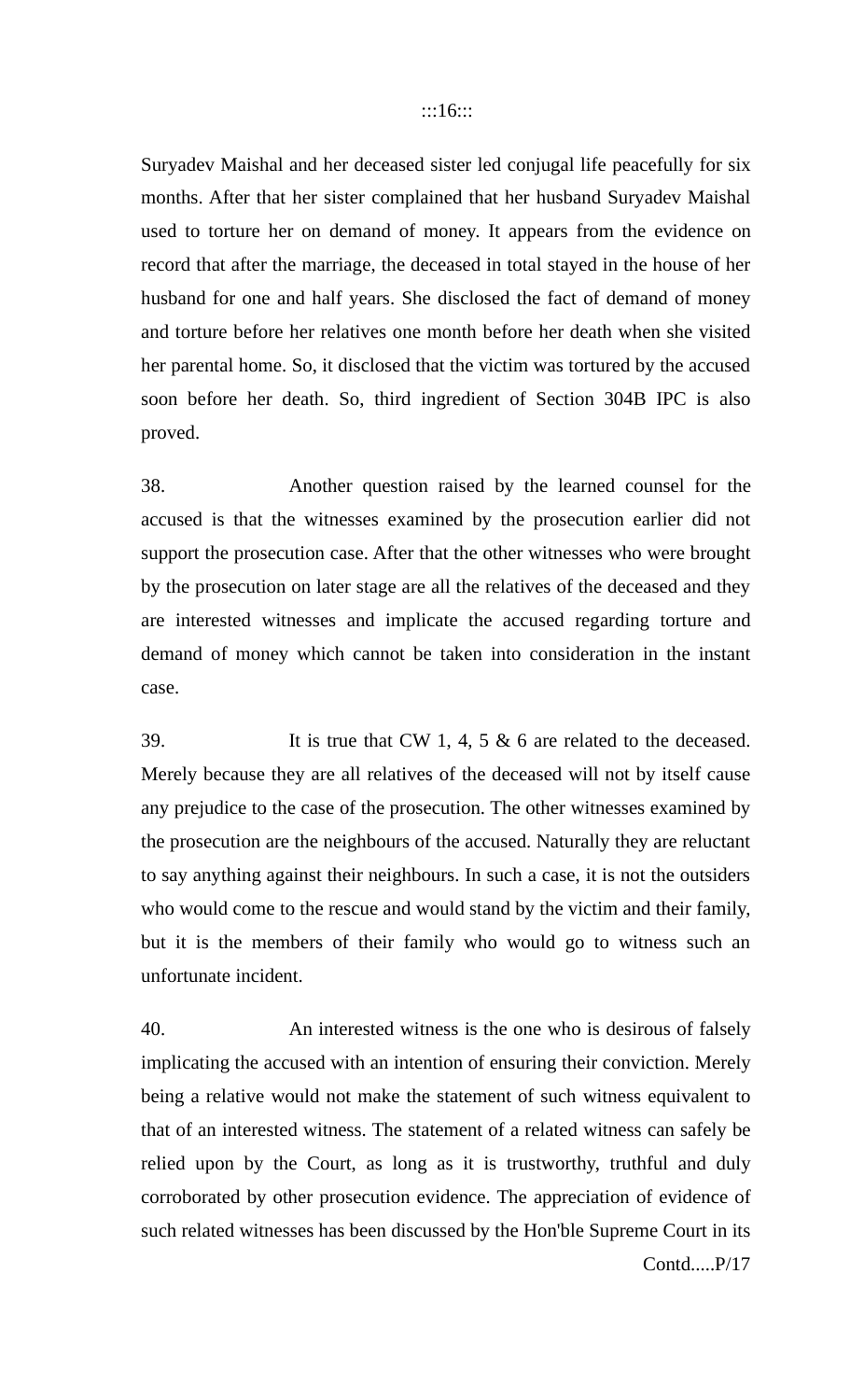various judgments.

41. In the case of *Dalip Singh v. State of Punjab (1954 SCR 145)*, while rejecting the argument that witnesses who are close-relatives of the victim should not be relied upon, the Hon'ble Supreme Court held as under:

> "A witness is normally to be considered independent unless he or she springs from sources which are likely to be tainted and that usually means unless the witness has cause, such as enmity against the accused, to wish to implicate him falsely. Ordinarily, a close relatives would be the last to screen the real culprit and falsely implicate an innocent person. It is true, when feeling run high and there is personal cause for enmity, that there is a tendency to drag in an innocent person against whom a witness has a grudge along with the guilty, but foundation must be laid for such a criticism and the mere fact of relationship far from being a foundation is often a sure guarantee of truth. However, we are not attempting any sweeping generalisation. Each case must be judged on its own facts. Our observations are only made to combat what is so often put forward in cases before us as a general rule of prudence. There is no such general rule. Each case must be limited to and be governed by its own facts."

42. Similar view was taken by the Apex Court in the case of *State of Andhra Pradesh v. S. Rayappa and others [(2006) 4 SCC 512]*. The Court observed that it is now almost a fashion that a public is reluctant to appear and depose before the court especially in criminal cases and the cases for that reason itself are dragged for years and years. The Court also stated the principle that, "by now, it is a well-established principle of law that testimony of a witness otherwise inspiring confidence cannot be discarded on the ground that he being a relation of the deceased is an interested witness. A close relative who is a very natural witness cannot be termed as interested witness. The term interested postulates that the person concerned must have some Contd.....P/18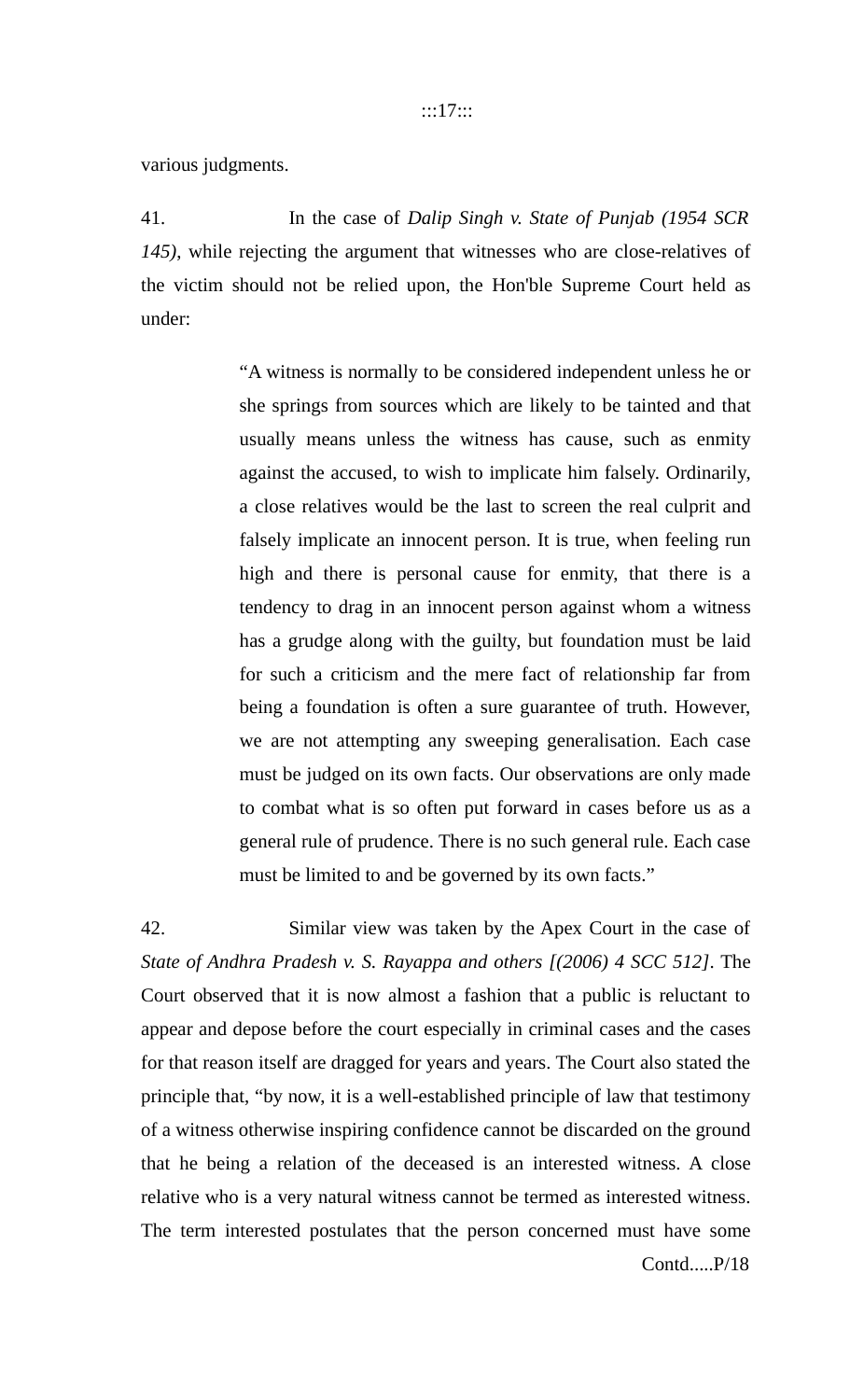#### :::18:::

direct interest in seeing the accused person being convicted somehow or the other either because of animosity or some other reasons."

43. In the case of *State of Uttar Pradesh v. Kishanpal and others [(2008) 16 SCC 73)]*, the Hon'ble Supreme Court has also taken the view that related witness does not necessarily mean or is equivalent to an interested witness. A witness may be call1ed interested only when he or she derives some benefit from the result of litigation; in the decree in a civil case, or in seeing an accused person punished.

44. In the light of the above principles and the evidence noticed in the case, it transpires that the statement of the witnesses are reliable and trustworthy as they are fully corroborated by other prosecution, documentary and ocular evidence.

45. Coming to the offence U/S 306 IPC, learned counsel for the accused has contended that the proximity between the torture, suicide and abetment or instigation to commit suicide is to be proved but that has not been proved in this case. As per the evidence of Investigating Officer, he could not come to any conclusion as to whether death was as suicidal case or murder or homicidal or accidental from the witness as well as from the postmortem report and so, he sent the viscera for report and he did not try to collect any evidence to ascertain as to whether the death of the deceased was due to any other reason. As such, there was possibility of accidental death or any other reason and when two views are possible regarding the same incident, then the view supporting the defence should be accepted and in such case the guilt of the accused are to be proved beyond reasonable doubt which is not proved by the prosecution in the instant case. As such, benefit of doubt is to be given to the accused.

46. On the other hand, learned Public Prosecutor for the State submitted that there are sufficient materials available in the evidence on record that the victim was subjected to cruelty and harassment on demand of money by the accused and under compelling circumstances she committed suicide. There is no evidence that the deceased died of any other disease. Contd.....P/19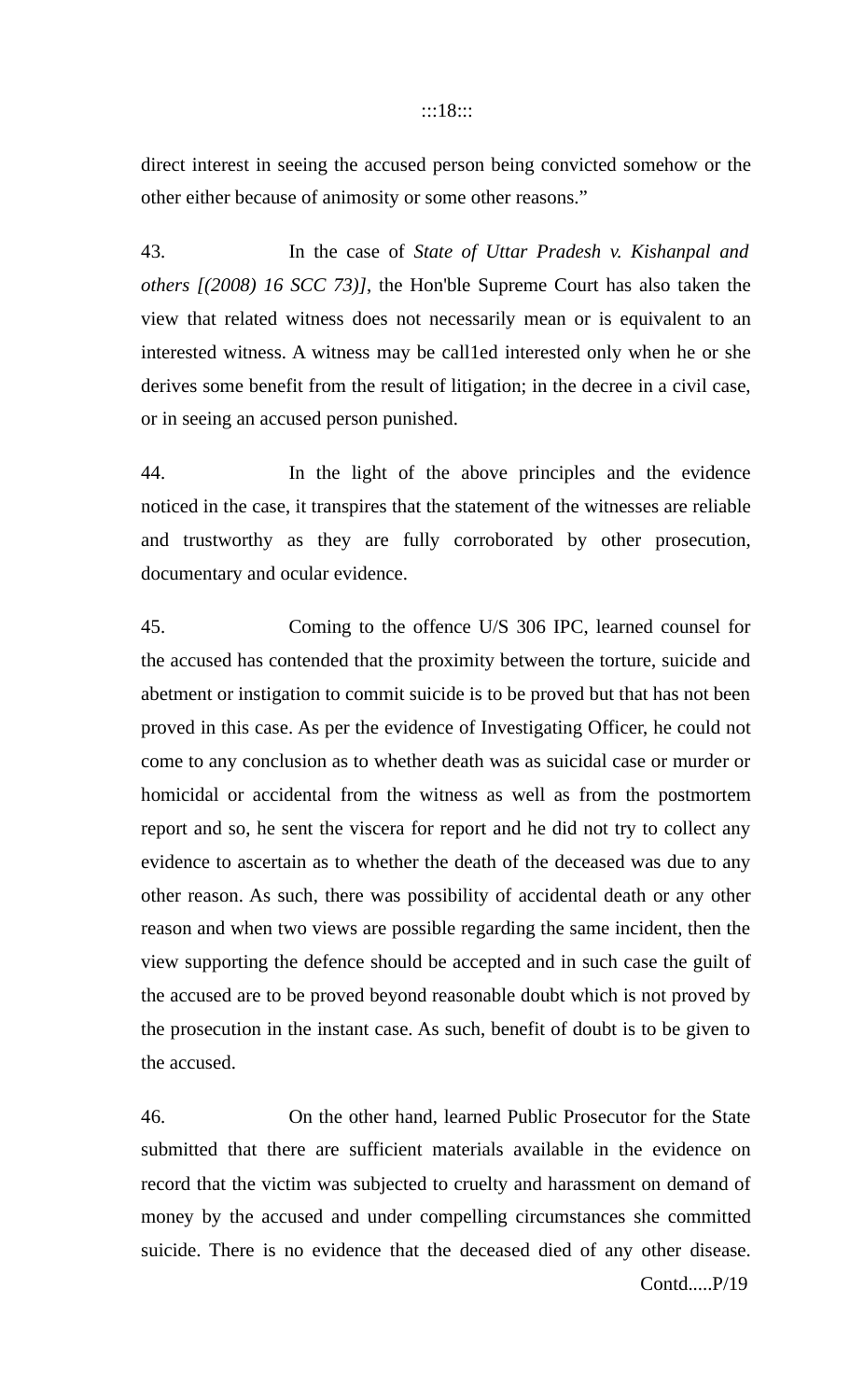According to the Medical Officer, it may be a case of poisoning. Bottle of 'Rogor' insecticide was found beside the deceased. The accused left the deceased in the hospital to let her die though she has been referred to Goalpara Civil Hospital for better treatment and this conduct of the husband shows that due to his abetment or instigation the deceased died after taking poison. Learned counsel for the State also submitted that as per provisions of Section 106 of the Indian Evidence Act, the burden of proving a fact especially within the knowledge of any person is upon him and in this case, the incident occurred in the house of the accused Suryadev Maishal wherein he was staying along with the deceased. So, it was incumbent upon the husband to explain as to how the said incident happened and non-explanation to this also proves that the husband intentionally instigated or abetted in the commission of suicide by his wife Alladi Bala Maishal.

47. It appears that as per evidence of prosecution witnesses, the victim and her husband were staying separately and the other accused are residing in their adjacent house. The victim was found dead inside the house, then it was within the especial knowledge of the accused Suryadev Maishal and in that case it was incumbent upon the accused Suryadev Maishal to explain as to how the death of his wife Alladi was caused and if that remains unexplained by him, then there can be an inference of his guilt as per the provisions of Section 106 of the Evidence Act. Though the accused is not under any obligation to disprove the prosecution case, yet when the prosecution has proved that the death of the wife took place inside the house of her husband in some unnatural way, then the husband is bound to explain such death and if not explained properly then an inference may be made regarding his guilt as the provisions of Section 106 of the Indian Evidence Act.

48. It has been held by the decision reported in (2013) 1 Supreme Court Cases (Cri) 146 wherein some cases have been discussed.

49. In *Chitresh Kumar Chopra v. State (Govt. of NCT of Delhi)*, Hon'ble Supreme Court while dealing with the term "instigation" held: Contd.....P/20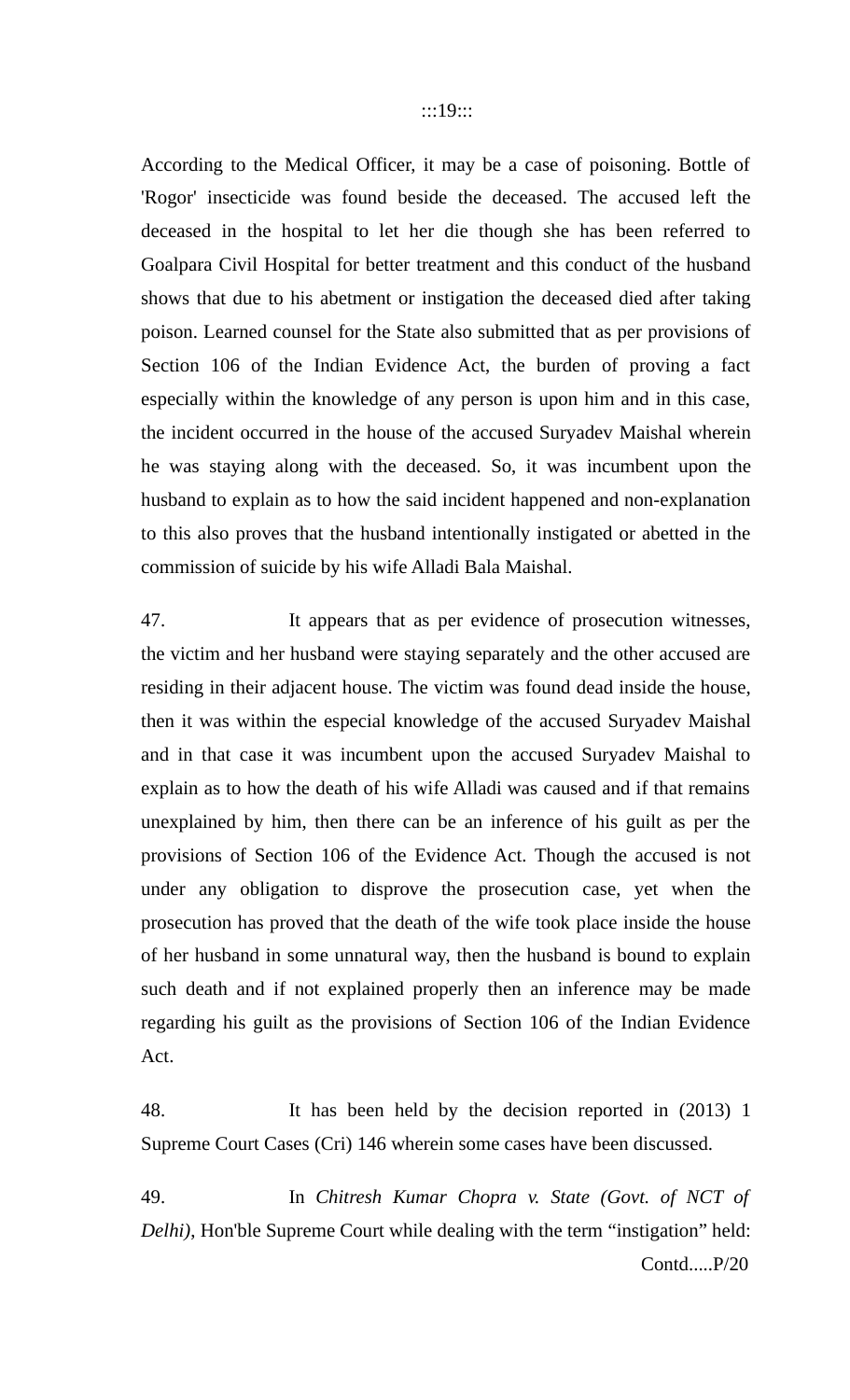".......instigation is to goad, urge forward, provoke, incite or encourage to do 'an act'. To satisfy the requirement the requirement of 'instigation', though it is not necessary that actual words must be used to that effect or what constitutes 'instigation' must necessarily and specifically be suggestive of the consequence. Yet a reasonable certainty to incite the consequence must be capable of being spelt out. Where the accused had, by his acts or omission or by a continued course of conduct, created such circumstances that the deceased was left with no other option except to commit suicide, in which case, an 'instigation' may have to be inferred. A word uttered in a fit of anger or emotion without intending the consequences to actually follow, cannot be said to be instigation.

Thus, to constitute 'instigation', a person who instigates another has to provoke, incite, urge or encourage the doing of an act by the other by 'goading' or 'urging forward'. The dictionary meaning of the word 'goad' is 'a thing that stimulates someone into action; provoke to action or reaction'...... to keep irritating or annoying somebody until he reacts......"

50. Hon'ble Supreme Court in the case of *Ramesh Kumar v. State of Chattisgarh* while dealing with a similar situation observed that what constitutes "instigation" must necessarily and specifically be suggestive of the consequences. A reasonable certainty to incite the consequences must be capable of being spelt out. More so, a continued course of conduct is to create such circumstances that the deceased was left with no other option but to commit suicide.

51. The offence of abetment by instigation depends upon the intention of the person who abets and not upon the act which is done by the person who has abetted. The abetment may be instigation, conspiracy or intentional aid as provided under Section 107 IPC. However, the words uttered in a fit of anger or omission without any intention cannot be termed as Contd.....P/21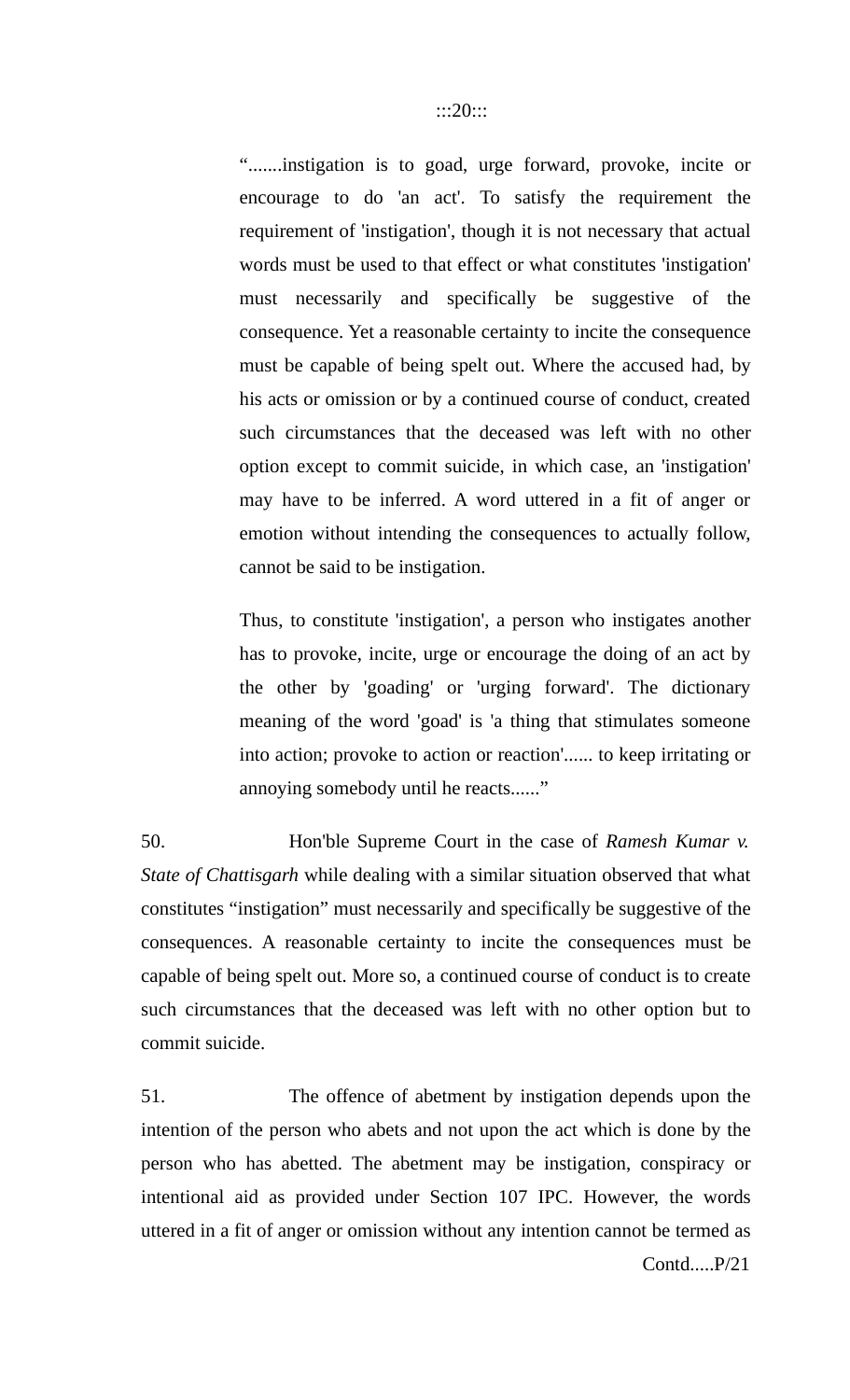instigation.

52. In fact, from the above discussion it is apparent that instigation has to be gathered from the circumstances of a particular case. No straitjacket formula can be laid down to find out as to whether in a particular case there has been instigation which forced the person to commit suicide. In a particular case, there may not be direct evidence in regard to instigation which may have direct nexus to suicide. Therefore, in such a case, an inference has to be drawn from the circumstances and it is to be determined whether circumstances had been such which in fact had created the situation that a person felt totally frustrated and committed suicide.

53. In view of the aforesaid decision of the Hon'ble Supreme Court, it appears that where the accused had, by his acts or omissions or by a continued course of conduct, created such circumstances that the deceased was left with no other option except to commit suicide, in which case, an 'instigation' may have to be inferred and to constitute 'instigation' a person who instigates another has to provoke, incite, urge or encourage the doing of an act by the other by 'goading' or 'urging forward'.

54. As I have already stated that the Investigating Officer has conducted the investigation in a suspicious manner and did not even care to send the vomiting of the deceased which were collected during investigation to the FSL for its proper examination. The viscera which contained liver, kidney and lungs preserved by the Medical Officer were sent for toxicological examination after one year of preserving the same and accordingly the outcome of the examination gave negative test for poison. It also appears that except the informant the other relatives of the victim i.e. mother, brothers and sisters to whom the deceased stated about the incident of demand and torture were not examined by the Investigating Officer during investigation. The Investigating Officer, PW 11 S.I. Amzad Ali admitted the fact in his crossexamination that except the informant, he did not examine the relatives of the deceased as because they were not available. They also did not come to him to say anything about the incident. The informant also did not bring his family Contd.....P/22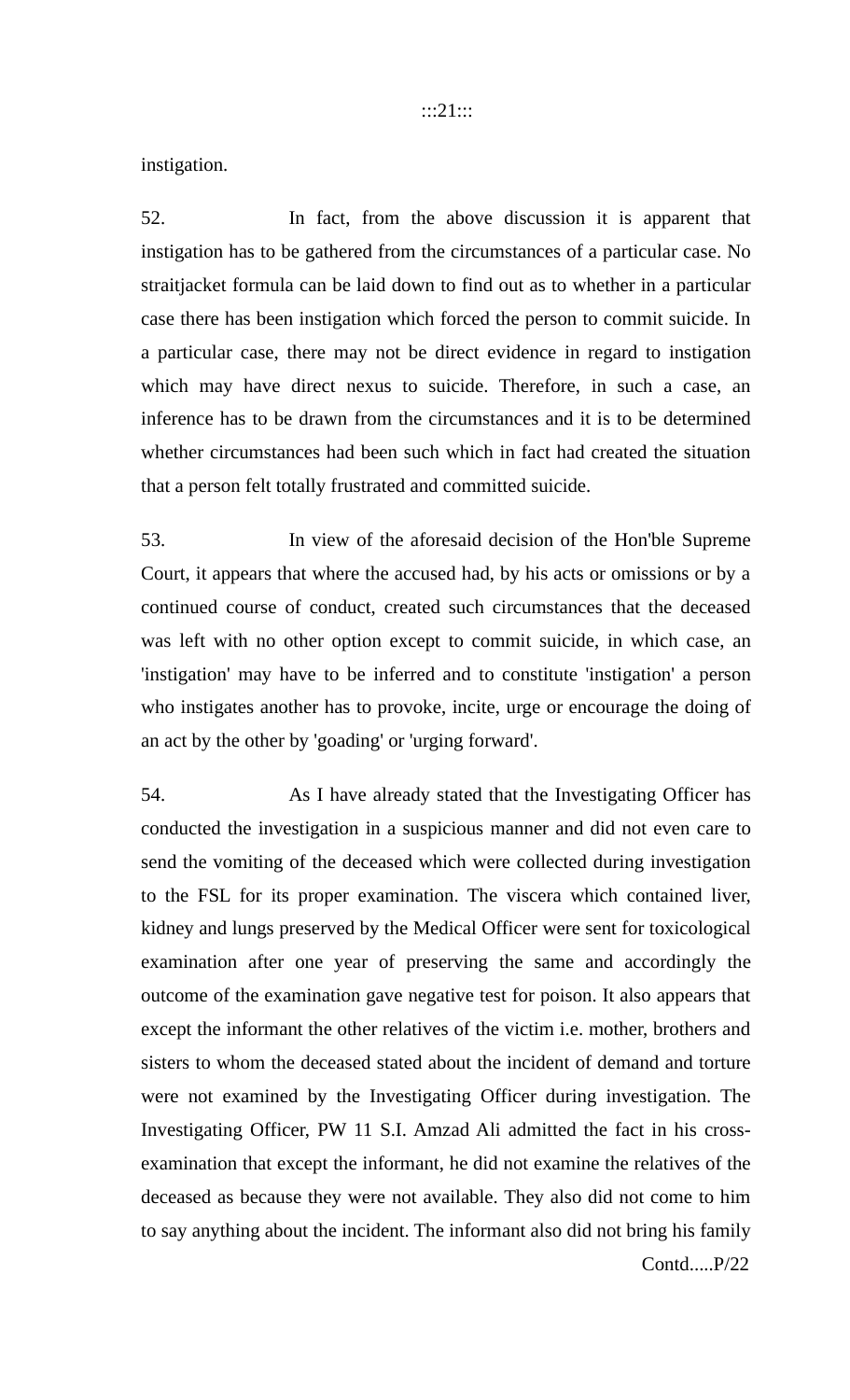#### :::22:::

members before him. But it is the part of the Investigating Officer to find out the persons who knows about the incident.

55. In this case, three Investigating Officer were examined i.e. PW 9, PW 10 and PW 11 and from their evidence and conduct, it appears that they were avoiding to send the viscera in time to the FSL for toxicological examination. There is a deliberate attempt on the part of the Investigating Officer to misdirect the evidence and to withhold the material evidence from the Court. In my considered view action should be taken against such Investigating Officers.

56. Hon'ble Supreme Court in the case of *Sahabuddin & Another v. State of Assam* (Criminal Appeal No. 629 of 2010) had discussed some of the cases in respect of defective investigation by the Investigating Officer which are mentioned as below-

57. In regard to the defective investigation in the case of *Dayal Singh and Others v. State of Uttaranchal* [Criminal Appeal 529 of 2010]*,* while dealing with the cases of omissions and commissions by the investigating officer, and duty of the Court in such cases held as under:-

> "In the case of *Sathi Prasad v. The State of U.P.* [(1972) 3 SCC 613], Hon'ble Supreme Court stated that it is well settled that if the police records becomes suspect and investigation perfunctory, it becomes the duty of the Court to see if the evidence given in Court should be relied upon and such lapses ignored. Noticing the possibility of investigation being designedly defective, the Hon'ble Supreme Court in the case of *Dhanaj Singh @ Shera & Ors. v. State of Punjab* [(2004) 3 SCC 654], held that in the case of defective investigation the Court has to be circumspect in evaluating the evidence. But it would not be right in acquitting an accused person solely on account of the defect; to do so would tantamount to playing into the hands of the investigating officer if the investigation is designedly defective."

> > Contd.....P/23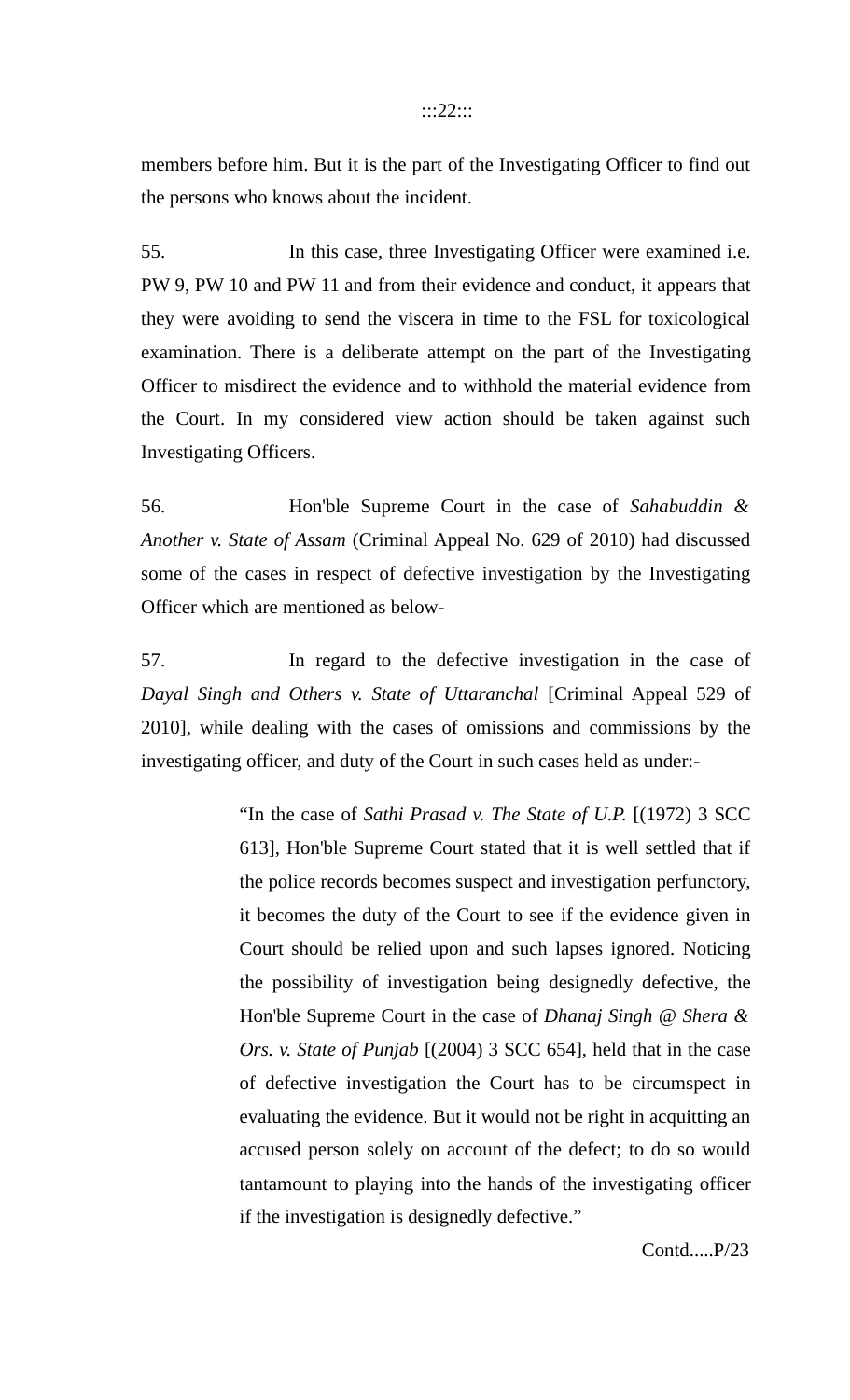#### :::23:::

58. Dealing with the cases of omission and commission, the Hon'ble Supreme Court in the case of *Paras Yadav v. State of Bihar* [AIR 1999 SC 644], enunciated the principle in conformity with the previous judgments that if the lapse or omission is committed by the investigating agency, negligently or otherwise, the prosecution evidence is required to be examined de hors such omissions to find out whether the said evidence is reliable or not. The contaminated conduct of officials should not stand in the way of evaluating the evidence by the courts, otherwise the designed mischief would be perpetuated and justice would be denied to the complainant party.

59. In the case of *Zahira Habibullah Sheikh & Another Vs. State of Gujarat & Ors.* [(2006) 3 SCC 374], the Court noticed the importance of the role of witnesses in a criminal trial. The importance and primacy of the quality of trial process can be observed from the words of Bentham, who states that witnesses are the eyes and ears of justice. It was observed that in such situations, there is a greater responsibility of the Court on the one hand and on the other the Courts must seriously deal with persons who are involved in creating designed investigation. It was further held that legislative measures to emphasize prohibition against tampering with witness, victim or informant have become the imminent and inevitable need of the day. Conducts which illegitimately affect the presentation of evidence in proceedings before the Courts have to be seriously and sternly dealt with. There should not be any undue anxiety to only protect the interest of the accused. That would be unfair, as noted above, to the needs of the society. On the contrary, efforts should be to ensure fair trial where the accused and the prosecution both get a fair deal. Public interest in proper administration of justice must be given as much importance if not more, as the interest of the individual accused. The Courts have a vital role to play.

60. In the case of *Sahabuddin Vs. State of Assam*, Hon'ble Apex Court emphasized that in a criminal case, the fate of the proceeding cannot always be left entirely in the hands of the parties. Crime is a public wrong, in breach of violation of public rights and duties, which affects the community as a whole and is harmful to the society in general.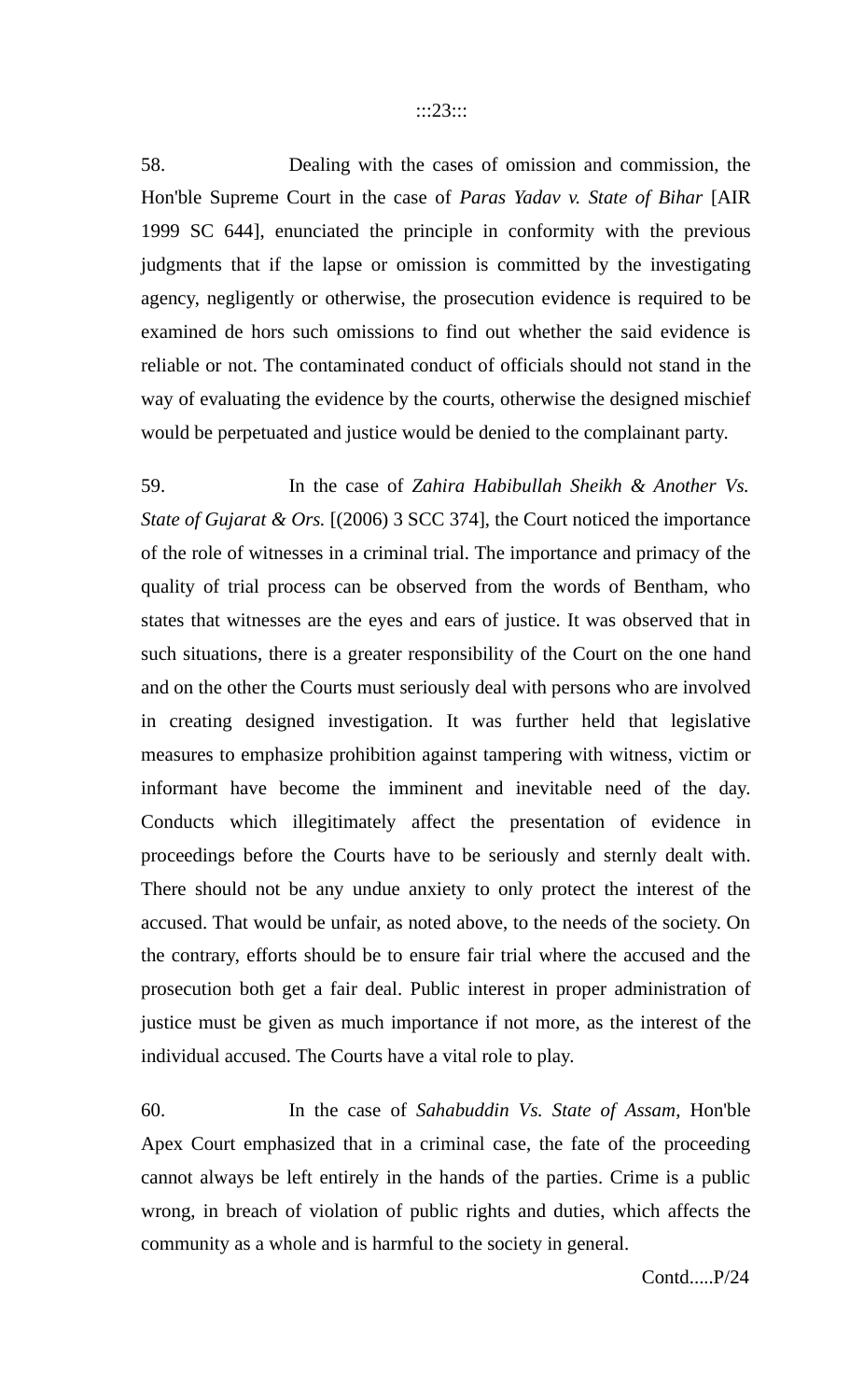#### :::24:::

61. In the case of *Ram Bali v. State of Uttar Pradesh* [(2004) 10 SCC 598], the judgment of *Karnel Singh v. State of M.P*. [(1995) 5 SCC 518] was reiterated and the Hon'ble Supreme Court had observed that:-

"In case of defective investigation the court has to be circumspect while evaluating the evidence. But it would not be right in acquitting an accused person solely on account of the defect; to do so would tantamount to playing into the hands of the investigating officer if the investigation is designedly defective."

62. In the light of the above principles, the present case makes it clear that the defect in the investigation or omission on the part of the investigating officer cannot be proved to be of any advantage to the accused. The Investigating Officer ought to have examined the relatives of the deceased which were examined in this case as court witness and sent the viscera which were preserved by the Medical Officer to the FSL for toxicological examination in time. This is a definite lapse on the part of the Investigating Officer which cannot be overlooked by the Court. In view of the settled position of law, Director General of Police, Assam is directed to take disciplinary action against the Investigating Officers.

63. Over and above, it has been proved by the prosecution through the evidence of witnesses as well as the documents available in the record that the accused-husband Suryadev Maishal tortured his wife both physically as well as mentally in connection with dowry demand and due to such torture and humiliation and instigation, the deceased Alladi Bala Maishal was compelled to commit suicide in his house. Hence, the accused Suryadev Maishal is convicted U/S 304B/306 IPC. The case against the other accused persons for the offence U/S 304B IPC or 306 IPC is not proved beyond all reasonable doubt. Hence, they are acquitted.

64. The accused Suryadev Maishal is heard on the point of sentence. He has submitted that after the death of his first wife, he contracted second marriage and from the side of his second wife, two children were born. The age of his son is six years and the daughter is three years old. He is Contd.....P/25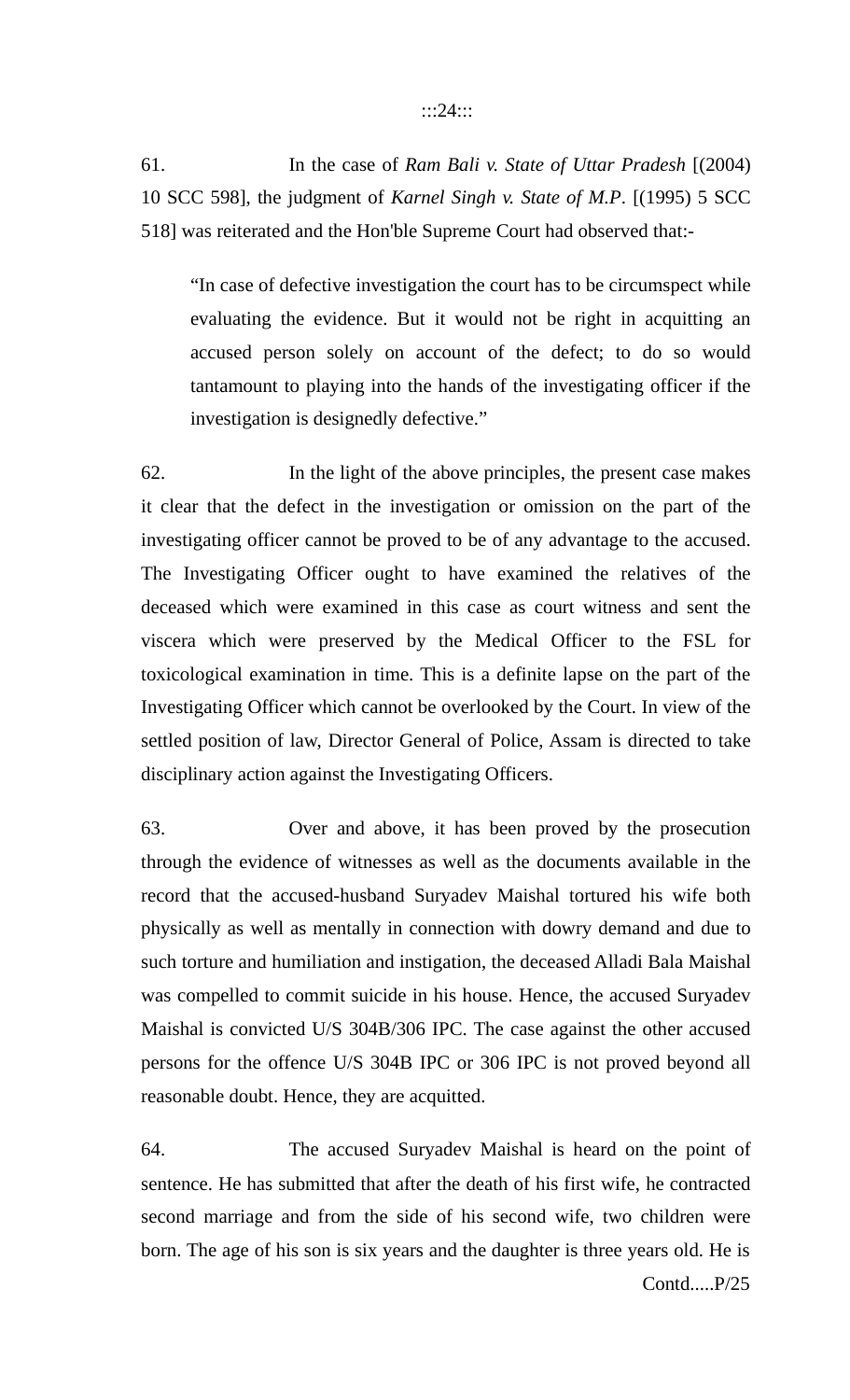#### :::25:::

maintaining them. If he is sent to jail, they will face great hardship.

65. Heard Learned counsel for the accused as well as learned P.P. Learned counsel for the accused has prayed for leniency.

66. Considering the fact above, the Court is taken a lenient view.

# **O R D E R**

I convict the accused Suryadev Maishal U/S 304B/306 IPC and sentence him to R.I. for seven years for the offence U/S 304B IPC and R.I. for seven years for the offence U/S 306 IPC and also to pay a fine of Rs. 2,000/- (Rupees Two Thousand) i/d, R.I. for six months. Both the sentences shall run concurrently.

No case is proved against the other accused persons. Hence, they are acquitted from the said offence.

The period which he detained in custody shall be set off from the period of imprisonment imposed on him.

Copy of Judgment be furnished to the accused free of cost.

Copy of the Judgment and Order be sent to Deputy Commissioner, Bongaigaon as per provision U/S 365 CrPC.

LCR be transmitted back to the learned court below with a copy of this judgment and order.

Given under my hand and the seal of the court on this *12th* day of *September, 2014*.

*Dictated and corrected by me, ( M. Nandi )*

 *Sessions Judge, Bongaigaon.*

 *( M. Nandi ) Sessions Judge, Bongaigaon.*